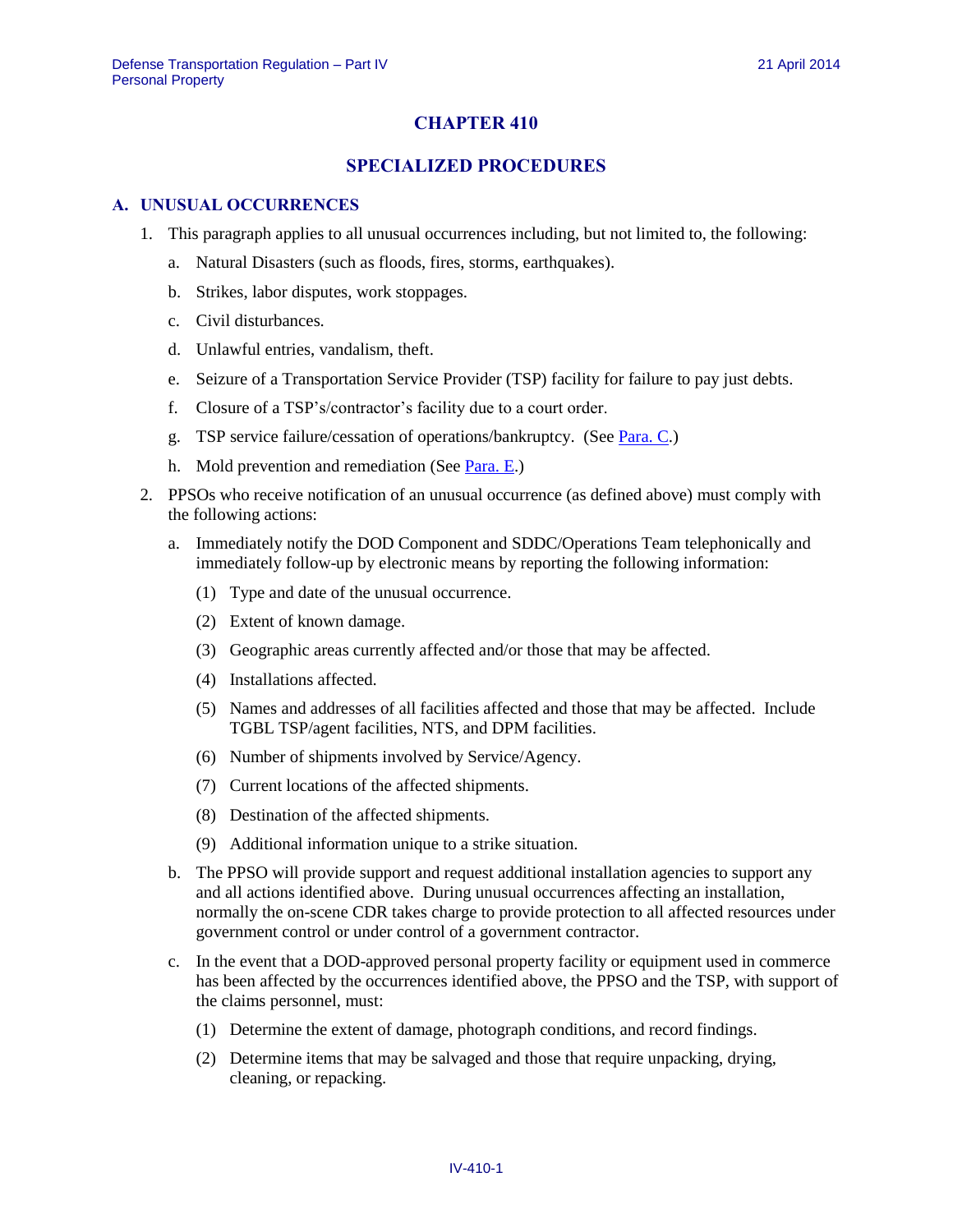- (3) Contact the customers involved and give them the opportunity to inspect their property and provide disposition instructions (i.e., discard or deliver to residence).
- (4) When the customers are not available to inspect their damaged shipments, determine what items are damaged beyond repair/salvage. Damaged beyond repair items, other than those with intrinsic or sentimental value, must be disposed of with Staff Judge Advocate (SJA)/claims office approval. Notify the customer in writing of the loss and provide instructions to file a claim.
	- (a) The line-haul TSP involved is responsible for the removal/disposal of that property damaged beyond repair.
	- (b) If no TSP is involved, the PPSO must dispose of the property IAW Service/Agency disposal/salvage regulations. Where items can be repaired/salvaged, notify the customer and request instructions on repair/disposal. Do not dispose of damaged reparable property without the customer's consent.
- (5) Contact the local SJA/claims office for instructions concerning personal property that is damaged while en route to final destination.
- (6) Provide the customer with as much evidence as available to support the customer's claim.
- d. For the following unusual occurrences, PPSO personnel are responsible for verifying that TSPs/agents have completed the following actions:
	- (1) Theft/Vandalism:
		- (a) Notify the law enforcement agency(s).
		- (b) Provide 24-hour security.
		- (c) Advise the insurance company.
		- (d) Ensure security devices (doors, locks) are properly replaced/repaired.
		- (e) Ensure structural damage is repaired.
		- (f) Provide a detailed report of loss/damage.
		- (g) As necessary, begin unpacking/repacking of affected goods. Opened cartons must be repacked, resealed and marked "inspected".
		- (h) Clean/repair items. Records must be kept of all items sent out for repair or drycleaning.
		- (i) Obtain a copy of the police report.
		- (j) Prepare a written report within 10 working days (or as otherwise directed by the PPSO) of all known facts and events in chronological order. Include a statement from each employee involved.
	- (2) Flood/Storm/Water or Fire/Smoke Damage:
		- (a) Take actions to prevent additional damage.
		- (b) Provide 24-hour security.
		- (c) Advise the insurance company.
		- (d) Begin unpacking, inspecting, drying, and repacking of affected goods. Cartons opened must be repacked, resealed, and marked "inspected".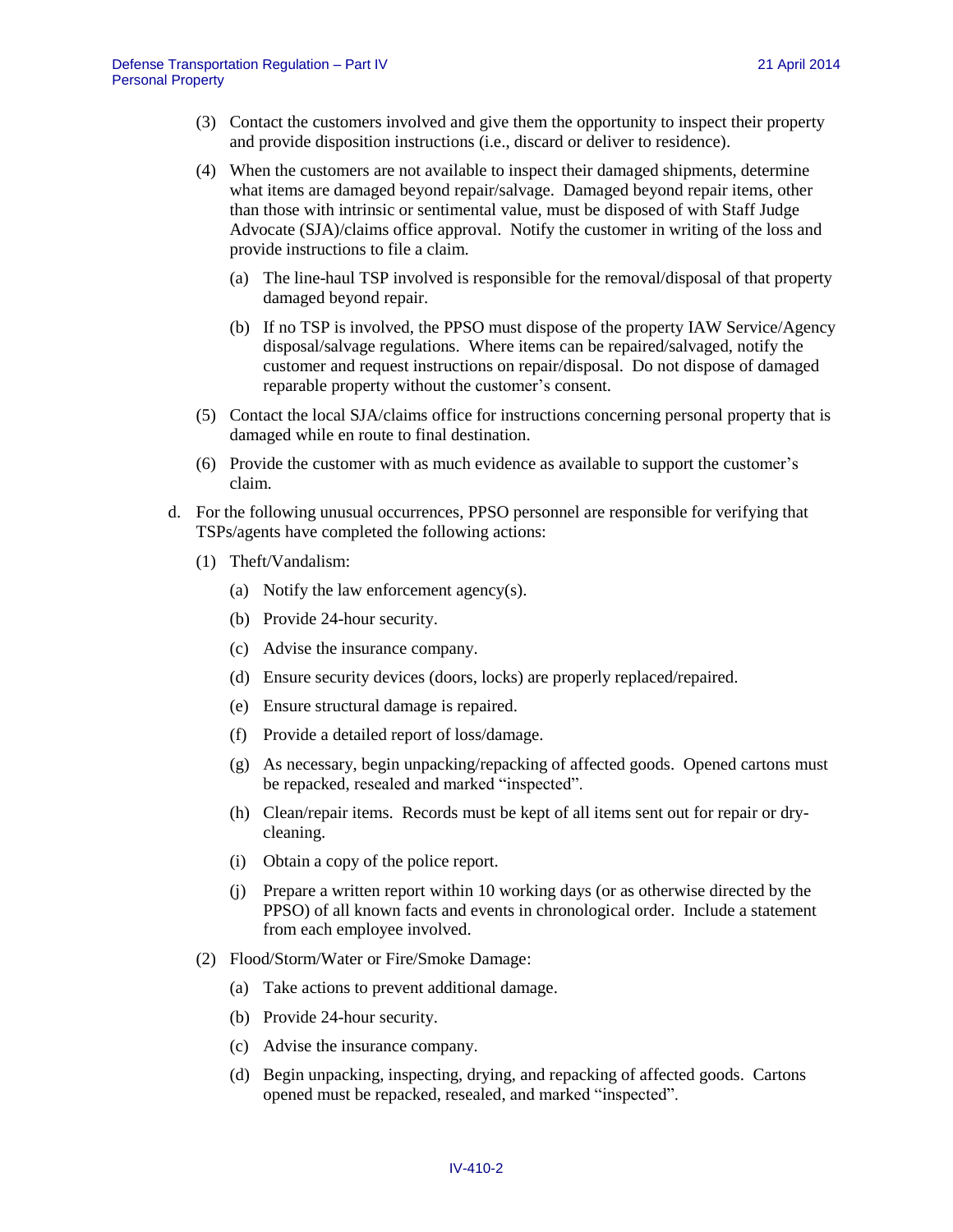- (e) Clean/repair items. Records must be kept to identify all items sent out for repair or dry-cleaning.
- (f) No items must be discarded until advised to do so by the PPSO.
- (g) Provide a detailed report of loss or damage.
- (h) Prepare a written report within 10 working days (or as otherwise directed by the PPSO) of all known facts and events in chronological order. Include a statement from each employee involved.
- (i) Obtain a copy of the fire inspector's report.
- e. Areas disrupted by a strike or work stoppage.
	- (1) In addition to the information required in [Para.](#page-0-0) A.2.a above, also provide the following:
		- (a) Labor and management contacts.
		- (b) Main issue in dispute.
		- (c) Date disruption began or may begin.
		- (d) Local union involved, names, and telephone numbers of union officials.
		- (e) Preliminary evaluation of the situation.
	- (2) Impartiality in Merits of Labor Disputes. The FAR specifies that military representatives must remain impartial in labor disputes. They must refrain from taking a position on the merits of any labor dispute and must refrain from the conciliation, mediation, or arbitration of such disputes. The PPSO, however, must establish and maintain contact with individuals involved in disputes to ensure that they are taking all possible actions to avoid delays and stoppages in the movement of personal property. If possible, the PPSO must attempt to obtain a voluntary agreement between management and labor that permits the continued movement of personal property shipments during the labor dispute. If a general agreement cannot be reached, the PPSO must seek an agreement for the movement of those shipments required to relieve hardships imposed upon customers. In either case, the PPSO's actions may not involve, or appear to involve, the PPSO in the merits of the dispute.
- 3. Actions to be taken by installation CDRs. The CDR of an installation in an area by a strike, embargo, or work stoppage must determine those affected shipments that causes extreme personal hardship to the customer and requires special arrangements for release or delivery. Names of the customers and the reasons, in detail, for the declared hardships must be furnished to the SDDC designated representative with information copies to Service HQ. Before identifying an affected shipment as a hardship case, the PPSO must coordinate with the installation CDR to attempt to provide the customer or the customer's family whatever resources may be available, including government household furnishings and other light housekeeping items, to alleviate the potential hardship. In addition to notification of hardship cases, specify whether military personnel and equipment under control of the installation must be made available to remove such shipments from the affected facilities.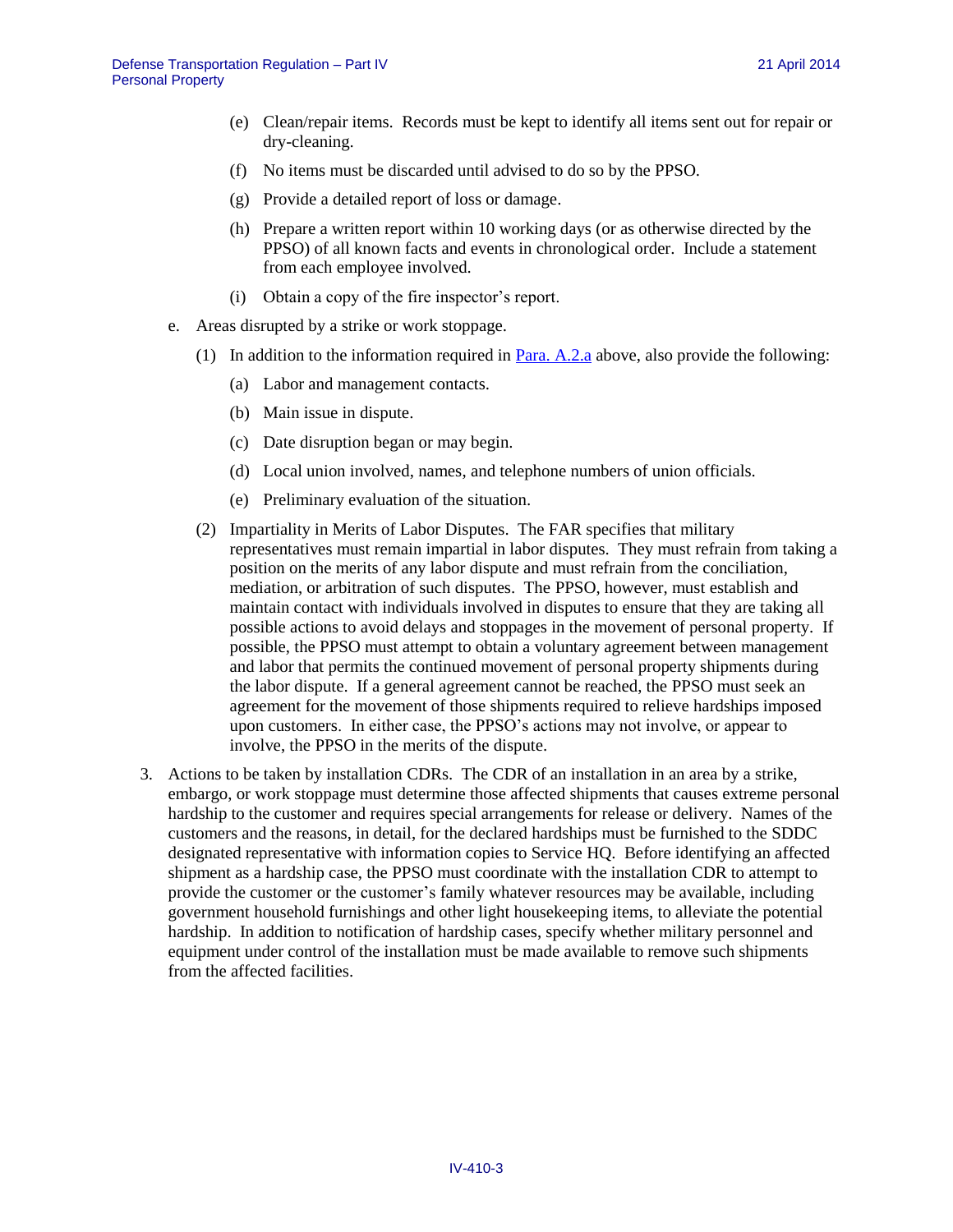- 4. Actions to be taken by SDDC. Upon notification of an emergency condition affecting or expected to affect the movement or storage of personal property shipments, the following actions must be taken:
	- a. Immediately notify USTRANSCOM J5/J4 and the DOD/ USCG Components of the nature of the unusual occurrence, the extent of the disruption, and the area affected. When warranted by the nature of the situation or at the request of USTRANSCOM, submit periodic progress reports pending return of the area to a normal condition.
	- b. Provide immediate traffic management guidance to the PPSO or PPPO nearest the site of the occurrence and ensure compliance with the provisions of [Para. A.2.a.](#page-0-0)
	- c. Advise all PPSO and military ocean and air terminals of the nature of the occurrence and the capability of installations in the affected area to receive personal property shipments.
	- d. Provide instructions for disposition of shipments currently in transit to the affected area.
	- e. Provide assistance to the responsible PPSOs in the diversion or reconsignment of personal property shipments to temporary storage areas and direct the relocation of personal property shipments.
	- f. Authorize the PPSO to use TSPs' and TSPs' agents' facilities located outside the AOR to prevent service failures.
	- g. During a strike or work stoppage, appoint a strike coordinator to maintain contact with the PPSO, union officials, and management to assist in the movement of hardship cases. Upon notification from a PPSO that a customer's frustrated shipment has been declared a hardship, prepare electronic notification to SDDC (information copies to the Service/Agency HQs responsible for the installation) including, but not limited to, the following:
		- (1) A statement that the CDR of the affected installation has determined that a hardship exists. For each hardship case, provide the customer's name, rank/grade, SSN, branch of Service/Agency, and describe in detail the existing hardship.
		- (2) Notification of whether the CDR of the affected installation must provide military personnel and equipment to remove shipments from the affected facilities to alleviate hardship cases.
		- (3) Notification that union and management officials agree to removal of such shipments by military personnel and equipment.
		- (4) A statement that a uniformed military officer and a union representative must be present during removal of personal property shipments and that the use of force or the appearance of force must be avoided, as well as any action that might affect ongoing labor negotiations. In the event of difficulty, removal efforts must be suspended and military personnel removed, and the situation must be reported to SDDC. The concurrence of the responsible SJA must be secured before the above notification is released.
- 5. SDDC and USTRANSCOM. Upon receiving notification of an emergency condition that affects, or can be expected to affect, the movement or storage of personal property shipments, SDDC, after consultation with the SDDC SJA and USTRANSCOM, must:
	- a. Issue specific instructions to responsible elements to ensure the continued movement and security of personal property shipments when a major unusual occurrence encompasses a widespread area.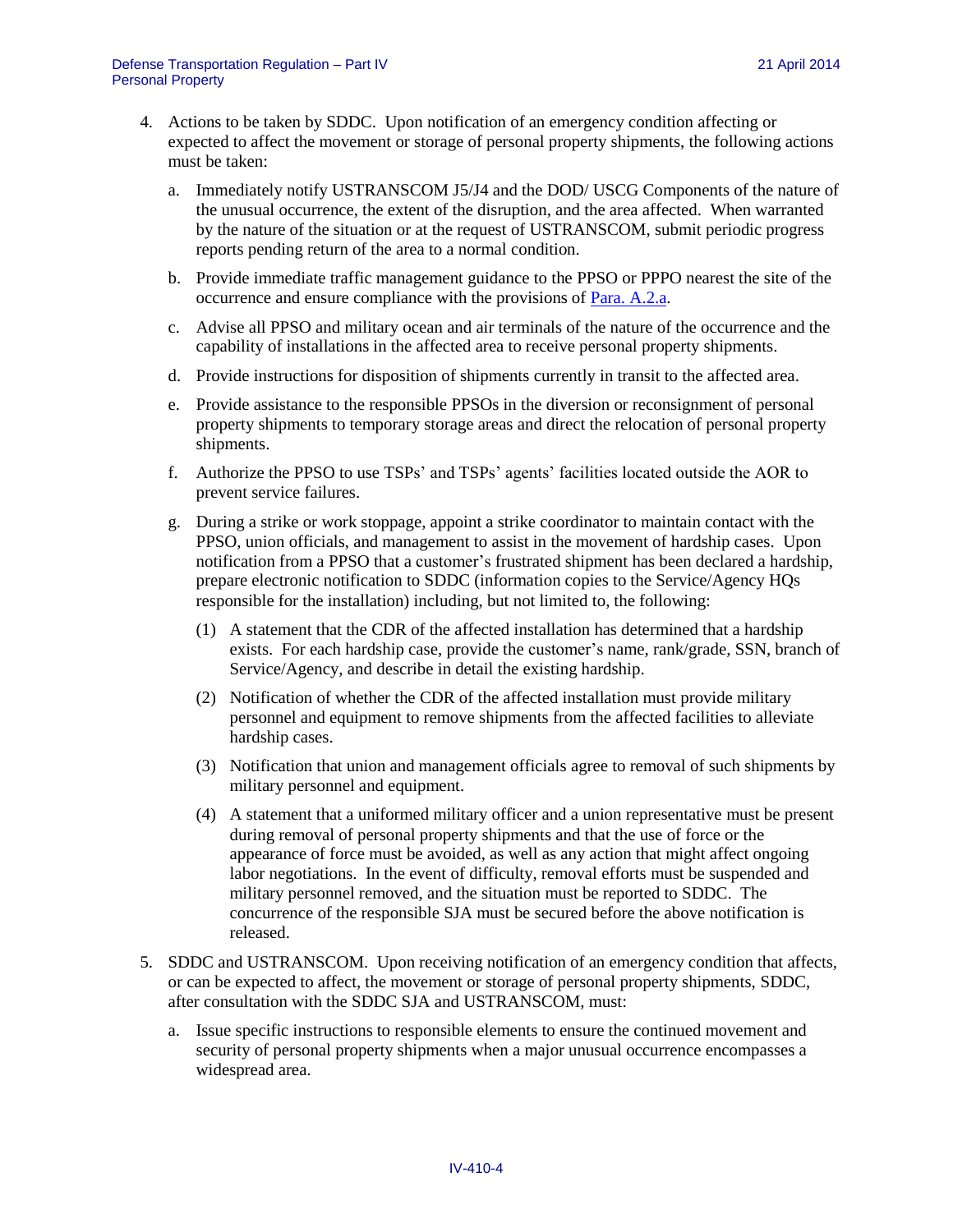- b. Issue worldwide instructions for disposition of shipments destined to affected areas where restrictions on incoming shipments have been imposed.
- c. Provide necessary guidance for the release and movement of shipments to alleviate reported hardship cases.
- d. Advise each Service/Agency HQs of the number of shipments involved, by Service/Agency, and provide information concerning the status of each shipment.
- e. Request approval of the assistant secretary of the military department responsible for an affected installation to use installation vehicles and uniformed personnel for removal of shipments required to alleviate hardship cases.
- f. Issue specific guidance and instructions to responsible elements to minimize the effects upon the movement of personal property in the event of an unusual occurrence involving major segments of the transportation industry (such as longshoremen or maritime strikes).
- g. Coordinate with the Service/Agencies for the diversion to other codes/modes those personal property shipments in jeopardy of missing the RDD.
- h. Direct the TSP or warehouseman to take immediate action to account for, secure, protect, and control all shipments.

#### **B. PERSONAL PROPERTY SHIPMENTS OF DECEASED CUSTOMERS**

This paragraph sets forth policy and procedures for transportation of personal property of deceased customers. It prescribes procedures to be followed at both origin and destination and designates responsibilities for notification and shipment monitoring. This paragraph applies to all methods and modes of shipment of personal property for deceased customers. For entitlements please refer to the JFTR and JTR. The term "BLUE BARK" must be used to designate a personal property shipment of a deceased customer.

- 1. Documentation required to support the movement of personal property belonging to a deceased customer is identified in Chapter 401. The PPSO must coordinate with the casualty assistance officer/mortuary officer to ensure they have complied with the DOD Component publications prior to arranging or effecting the movement of personal property.
- 2. Origin PPSO. In the case of a BLUE BARK shipment, the origin PPSO must:
	- a. Mark the words "BLUE BARK" in a conspicuous place on all shipping documents.
	- b. Notify the destination PPSO by electronic means of the impending BLUE BARK shipment. The destination PPSO must be provided, as a minimum, the consignee's name and address, the RDD, and the name of the TSP to which the shipment was tendered.
	- c. Send copies of all documentation (annotated with the term "BLUE BARK") to the destination PPSO. Advance documentation must be provided in a timely manner to allow the destination PPSO sufficient time to contact the TSP and consignee before arrival of the shipment.
	- d. The destination PPSO must:
		- (1) Contact the delivering TSP and the consignee upon receipt of advance documentation to effect coordination of the delivery (no direct delivery authorized),
		- (2) Inform the casualty assistance officer of the projected shipment delivery.
		- (3) Inspect the shipment upon delivery and remain at the delivery site to record damages and provide assistance.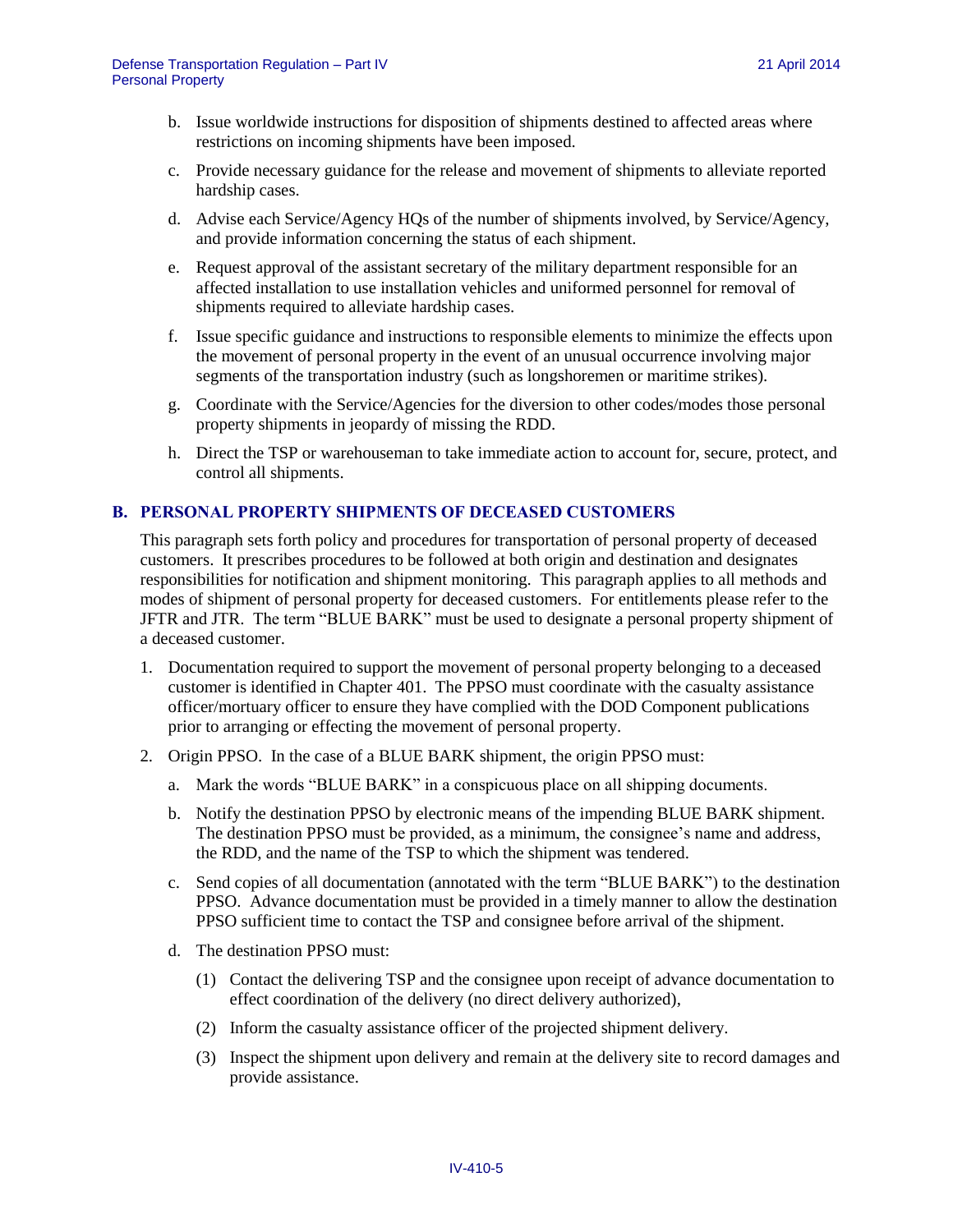#### <span id="page-5-0"></span>**C. TSP BANKRUPTCY/REVOCATION/DISQUALIFICATION PROCEDURES**

- 1. SDDC must establish internal procedures to take action to protect the US Government and the property belonging to DOD Component's customers in all TSP bankruptcy/revocations and disqualifications. These procedures must include a process to ensure that the DOD Component's claims services and finance centers receive prompt notice of any bankruptcy filing.
- 2. Action Taken by the PPSO.
	- a. Identify/locate all shipments tendered to the TSP (i.e., origin, in-transit, destination).
	- b. Provide SDDC with a list of all shipments that have not arrived at destination.
	- c. Comply with SDDC instructions to effect onward movement and issue all documentation necessary to complete movement of shipments frustrated in their AOR (to include those shipments at origin or destination port agent facilities ready for onward movement).
	- d. International shipments frustrated at commercial ports due to nonpayment of charges refer to the International Tender.
	- e. Upon notification from SDDC to terminate shipments of a bankrupt TSP, must immediately attempt to locate all shipments within their AOR.
		- (1) Shipments Still at Origin.
			- (a) Shipments that have been awarded but not picked up must be pulled-back and reawarded to another TSP.
			- (b) Shipment that have been picked up and are at the origin agent's facility must be pulled-back and rebooked with another TSP. State in the remarks block of the BL the rationale for shipment termination and cross reference BLs.
		- (2) Shipments at Destination.
			- (a) Shipments at the TSPs destination agent's facility. Terminate the shipment by issuing a SF 1200, Government Bill of Lading Correction Notice, [Figure 410-1,](#page-12-0) effective the date the shipment was received by the destination agent. State in the remarks section, "BL terminated at destination agent due to the, i.e., non-use, disqualification of (TSP name)." For ITGBL shipments moving under SFRs that include unpacking, show SFR reduction for nonperformance of unpacking, i.e., "International Tender number (state number) applies (\$\_\_\_\_\_\_) per (net or gross) cwt reduction to SFR. HHG containers which are the property of (TSP name) must be made available to (TSP name) or their designated agent upon delivery of the shipment." Use DPM TSP for all further services or pay the destination agent for services performed as follows:
				- 1 Army, Air Force, Navy, and Coast Guard: Pay the destination agent on a local purchase order or blanket purchase agreement.
				- 2 Marine Corps: The destination agent must submit an invoice for services performed to the destination PPSO for certification and then forward the invoice to the Commanding General, Marine Corps Logistics Base (Code 470), Albany GA 31704, for payment with a copy of the DD Form 1299, Application for Shipment and/or Storage of Personal Property, [Figure 410-2,](#page-13-0) Orders, DD Form 619, Statement of Accessorial Services Performed, [Figure 410-3,](#page-14-0) SF Form 1200. Government Bill of Lading Correction Notice, [Figure 410-1;](#page-12-0) and terminated BL.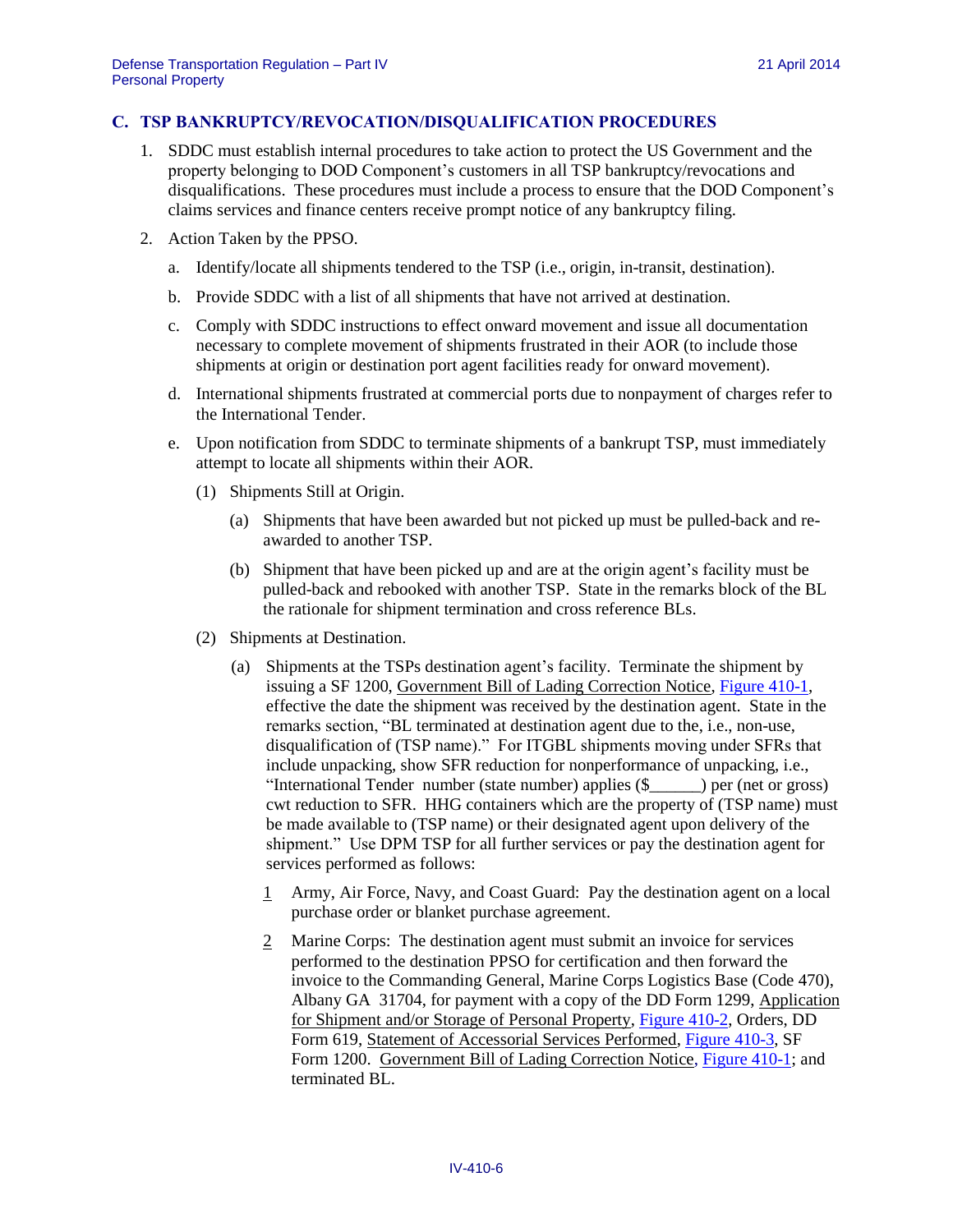- f. Intermediate Locations.
	- (1) Shipments on Hand at Intermediate Locations. The PPSO responsible for the area where the property is located (to include shipments at origin or destination port or port agent facilities) must terminate the shipment by issuing a SF 1200, to be effective the date shipment was received. State in the remarks section, "BL terminated at (state point where shipment was terminated) due to the (reason for termination (i.e., non-use, disqualification) of (TSP name)." "(TSP name) can bill for services performed to (termination point)." Issue a new BL for onward movement using the following instructions.
		- (a) Shipments at the Destination Port or Destination Port Agent. Tender the shipment as a DPM shipment. Issue a new BL to the new TSP to the final destination showing origin (Block 19) as the point where the shipment is located. Crossreference the old and the new BL and TSP names on both the BL correction notice and the new BL. State in the Remarks Section (Block 25) of the new BL, "Onward movement of frustrated shipment due to (i.e., non-use, disqualification) of (TSP name)," and "HHG containers which are the property of (TSP name) must be made available to (TSP name) agent at destination upon delivery of the shipment." If the shipment is being held by the port agent for payment of port services, arrange for payment to the port agent by a local purchase order. For overseas PCS shipments, the above information must be entered on the freight warrant or other document issued to complete movement to destination.
		- (b) Shipments at the Origin Port or Origin Port Agent. Tender the shipment to a new ITGBL TSP with cost favorable rates from the termination point. In the Remarks Section (Block 25) show the SFR reduction for non-performance of packing (i.e., "International Tender number (state number) applies. (\$\_\_\_\_\_\_\_) per (net or gross) cwt reduction to SFR.") The new TSP must obtain new weight tickets. State in Remarks Section (Block 25) of the new BL, "Onward movement of frustrated shipment due to (i.e., non-use, disqualification) of (TSP name)," and "HHG containers which are the property of (TSP name) must be made available to (TSP name) agent at destination upon delivery of the shipment." Cross-reference the old and the new BL and TSP names on both the SF 1200 and the new BL.
	- (2) Shipments Held by Line-haul/Flatbed/Motor Freight TSPs at Origin Port for Payment of Line-haul Charges.
		- (a) The PPSO/port receiving information that a shipment is being held at the port must notify the origin PPSO who must terminate the original BL at the origin agent's warehouse by issuing a SF 1200. State in the Remarks Section "BL terminated at (name of origin agent) due to (i.e., non-use, disqualification) of (TSP name)." "(TSP name) can bill for origin services only in accordance with item (item number) of International Tender"
		- (b) The origin PPSO must issue a new BL to a new TSP from the origin agent's warehouse to the final destination. Advise the new TSP that the shipment is being held by line-haul/flatbed/motor freight TSP at the origin port (identify specific location) and the new TSP must be required to pay the TSP holding the shipment for the line-haul charges to the port and arrange for onward movement to the final destination. BL Remarks Section (Block 25) must show SFR reduction for nonperformance of packing (i.e., " International Tender number (state number) applies. (\$\_\_\_\_\_\_\_) per (net or gross) cwt reduction to SFR.") Also state in the Remarks Section, "HHG containers which are the property of (TSP name) must be made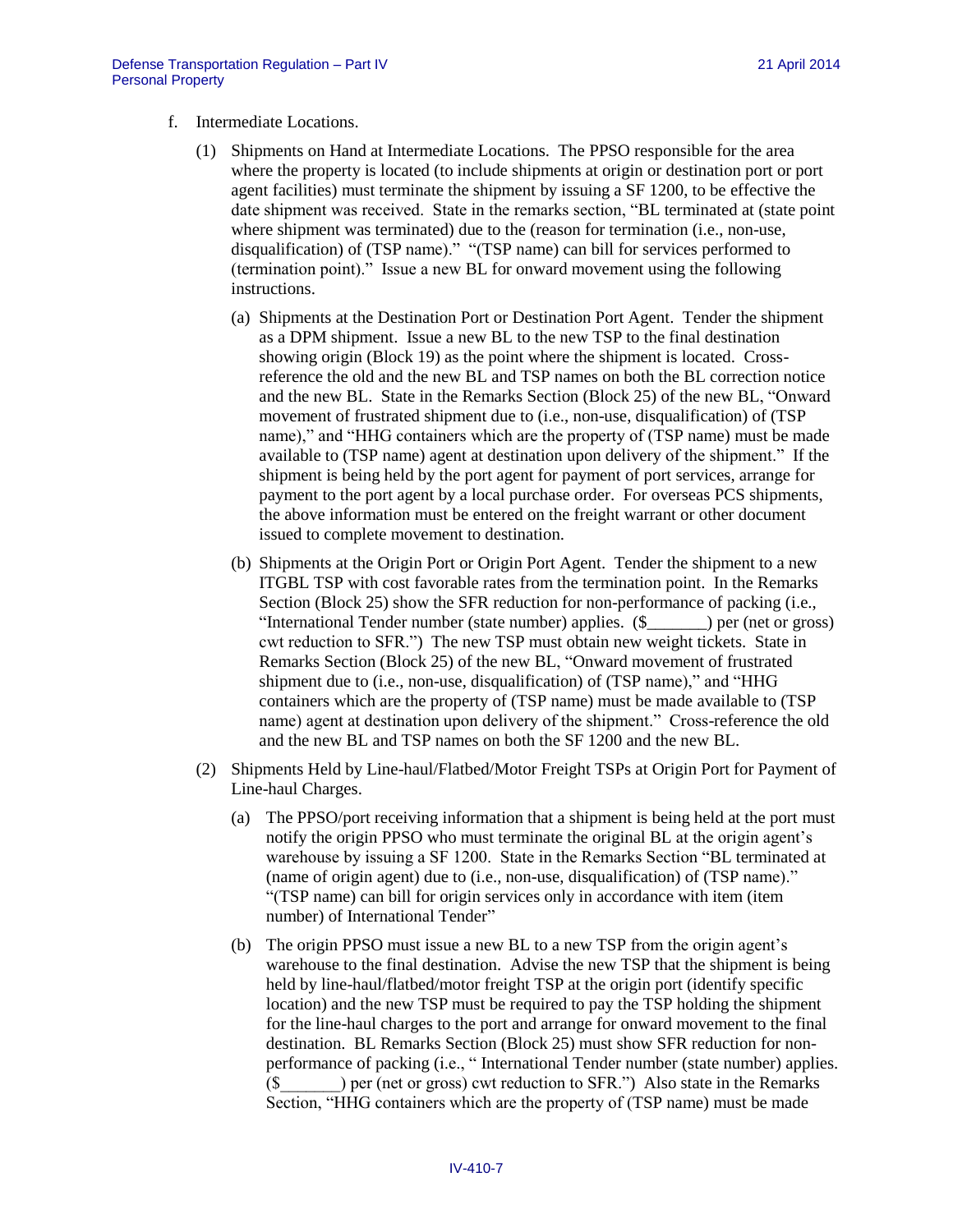available to (TSP name) agent at destination upon delivery of the shipment," and "Onward movement of frustrated shipment due to (i.e., non-use, disqualification) of (TSP name)." Cross-reference the old and the new BLs and TSP names on both the SF 1200 and the new BL. The new TSP must obtain new weight tickets.

- (3) Domestic Shipments Abandoned/Frustrated at a Point En Route to Final Destination. The PPSO responsible for the area where the shipment is frustrated must terminate the original BL at the point where the shipment is located by issuing a SF 1200. State in the Remarks Section (Block 25), "BL terminated at (termination location) due to (reason for termination) of (TSP name)." "(TSP name) can bill for services to (shipment location)." Issue a new BL to a new TSP for movement to the final destination showing the origin as the point where the shipment is located and state in the Remarks Section (Block 25), "Onward movement of frustrated shipment due to (i.e., non-use, disqualification) of (TSP name)." For Code 2 (containerized) shipments, state in Remarks Section (Block 25), "HHG containers which are the property of (TSP name) must be made available to (TSP name) agent at destination upon delivery of the shipment," and "No packing services performed. TSP can bill for line-haul and services certified by PPSO." Crossreference the old and the new BLs and TSP names on both the SF 1200 and new BL. The TSP must obtain new weight tickets.
- (4) Domestic Shipments Moving by an Alternate TSP for (TSP Name) That Become Frustrated En Route. The PPSO receiving information that a shipment is being held must notify the origin PPSO who must cancel the original BL at origin by issuing a SF 1200. State in Remarks Section (Block 25) "BL canceled due to (i.e., non-use, disqualification) of (TSP name)." Issue a new BL to the alternate TSP from origin to final destination. Cross-reference the old and the new BLs on both the SF 1200 and the new BL. If the alternate TSP does not have rates on file, move under the TSP's commercial tariff. The new TSP must obtain new weight tickets.
- (5) Domestic mobile home or boat tow-away shipments must be handled IAW the "Termination of Service" item in the Mobile Home Solicitation.
- g. Shipments Detained by Ocean TSPs for Nonpayment of Ocean Charges.
	- (1) Unless otherwise directed by SDDC, the SDDC designated representatives must ascertain those shipments being held at the ports in their AOR for nonpayment of ocean charges and must notify SDDC to solicit OTO rates. Coordination with SDDC may be necessary to determine whether port solicitations or individual shipment OTOs are required. Requests for individual OTOs must include the customer's name/rank or grade/SSN, code of service, BL, RDD, origin port, present location of shipment, pieces/weight/cube, ocean TSP/vessel/voyage number, ocean bill of lading number, container number, final destination, and responsible destination TO.
	- (2) SDDC must solicit competitive OTO rates by individual ports or, where volume is limited, by individual shipment rather than by port. TSPs that bid must be required to pay the ocean charges and all other charges that may have accrued (i.e., demurrage, storage, port handling, drayage), and complete movement to final destination.
	- (3) When the OTO bids have been processed, SDDC must provide the destination PPSO and SDDC designated representatives, by electronic means, the names of the TSPs selected to move the shipments. If the solicitation is by port, the primary and secondary TSPs selected to service each port, their OTO tender number, and the rate information must be provided.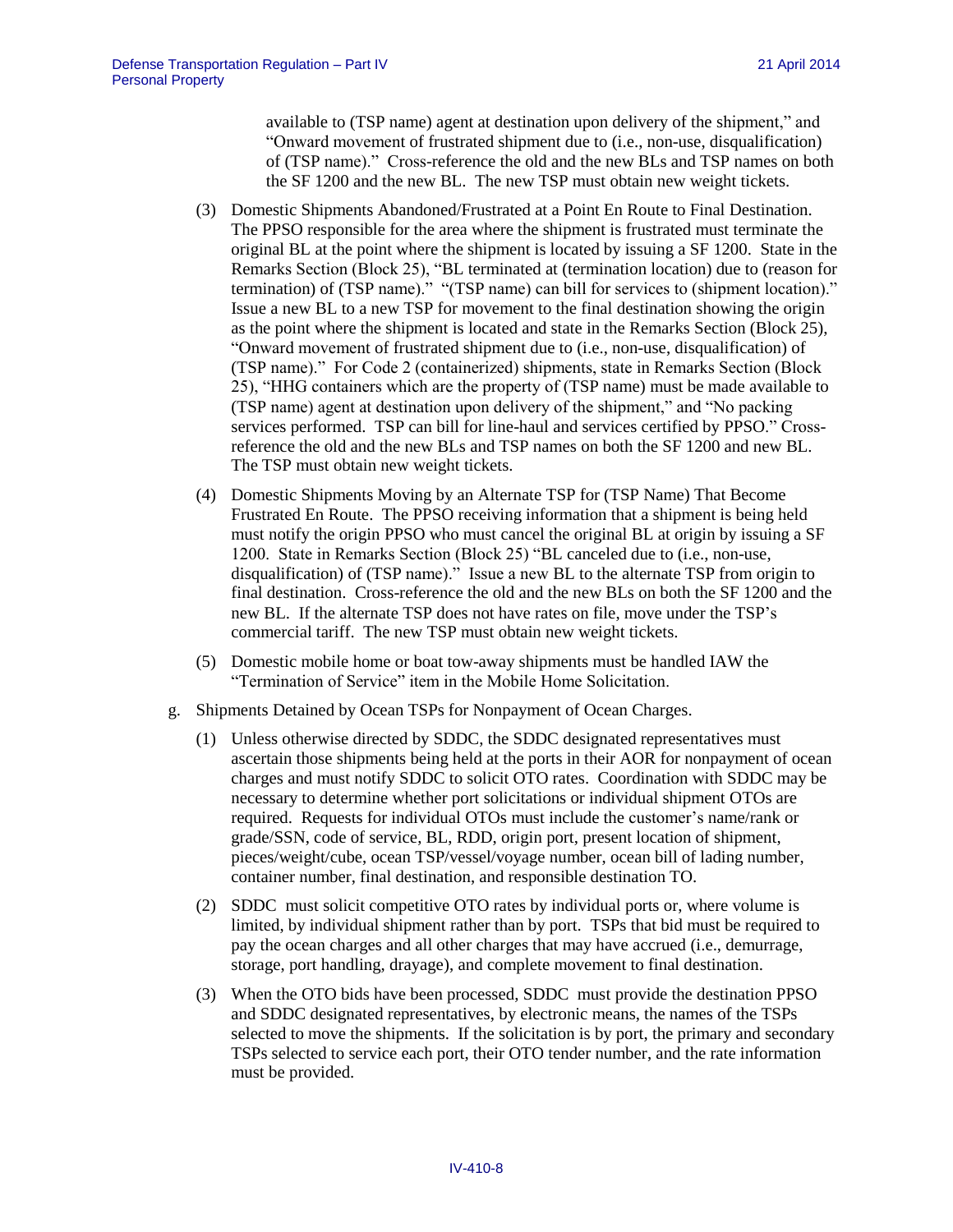- (4) Each destination PPSO that has shipments in this category is responsible for issuing all documentation for shipments destined to their activity. If the solicitation is by port, the SDDC designated representative must provide the responsible destination TOs a list of all shipments being held at the various ports that are destined to their activity. The list must include the customer's name, BL number, origin port, and present location of shipment. Upon receipt of this information, each destination TO must be responsible for issuing the following documents to complete movement of these shipments.
	- (a) Issue a SF 1200 to terminate the original BL at the origin port. State in the Remarks Section (Block 25) "BL terminated at (name of origin port) due to the (i.e., non-use, disqualification) of (TSP name)." "(TSP name) can bill for services to the origin port only in accordance with items (item numbers) of ITGBL Rate Solicitation number (number)."
	- (b) Issue a new BL to the OTO TSP. Cross-reference the old and the new BLs and the TSP names on both the SF 1200 and new BL. In Block 19 of the new BL show the name of the origin port where the original BL was terminated and state in the Remarks Section (Block 25) the current location of the shipment (i.e., Port of Baltimore). In "Consignee" (Block 18) show the final destination of the shipment. State in "Remarks" Section, (Block 25) "HHG containers which are the property of (TSP name) must be made available to (TSP name) agent upon delivery of shipment" and "Onward movement of frustrated shipment due to (i.e., non-use, disqualification) of (TSP name). All ocean charges, including storage and drayage, must be paid by Finance on a submission of a paid invoice." In "Tariff or Special Rate Authorities" Section (Block 31) show the OTO tender number and OTO rate. If the solicitation is by port, show the OTO tender number and statement "See Remarks Block." In Remarks Section (Block 25), show the rate information provided by SDDC. The OTO TSP must obtain new weight tickets. For a pickup date, use the date the BL was issued. Establish the RDD based on the pickup date, plus five days.
- h. Recovery of Excess Funds Expended by the DOD to Complete Movement.
	- (1) All PPSOs, immediately upon completion of retendering of all frustrated shipments must forward a list of all shipments retendered by their activity to SDDC. The following information must be included in the lists.
		- (a) Customer's last name, first name, MI.
		- (b) Rank or Grade.
		- (c) SSN/Employee Identification Number
		- (d) Branch of Service/Agency.
		- (e) Original BL number.
		- (f) Name of new TSP.
		- (g) New TSP BL number.
		- (h) Paying finance office.

**NOTE**: If a purchase order or freight warrant was issued to cover payment of services performed, indicate this and provide a copy of the paid bill to SDDC.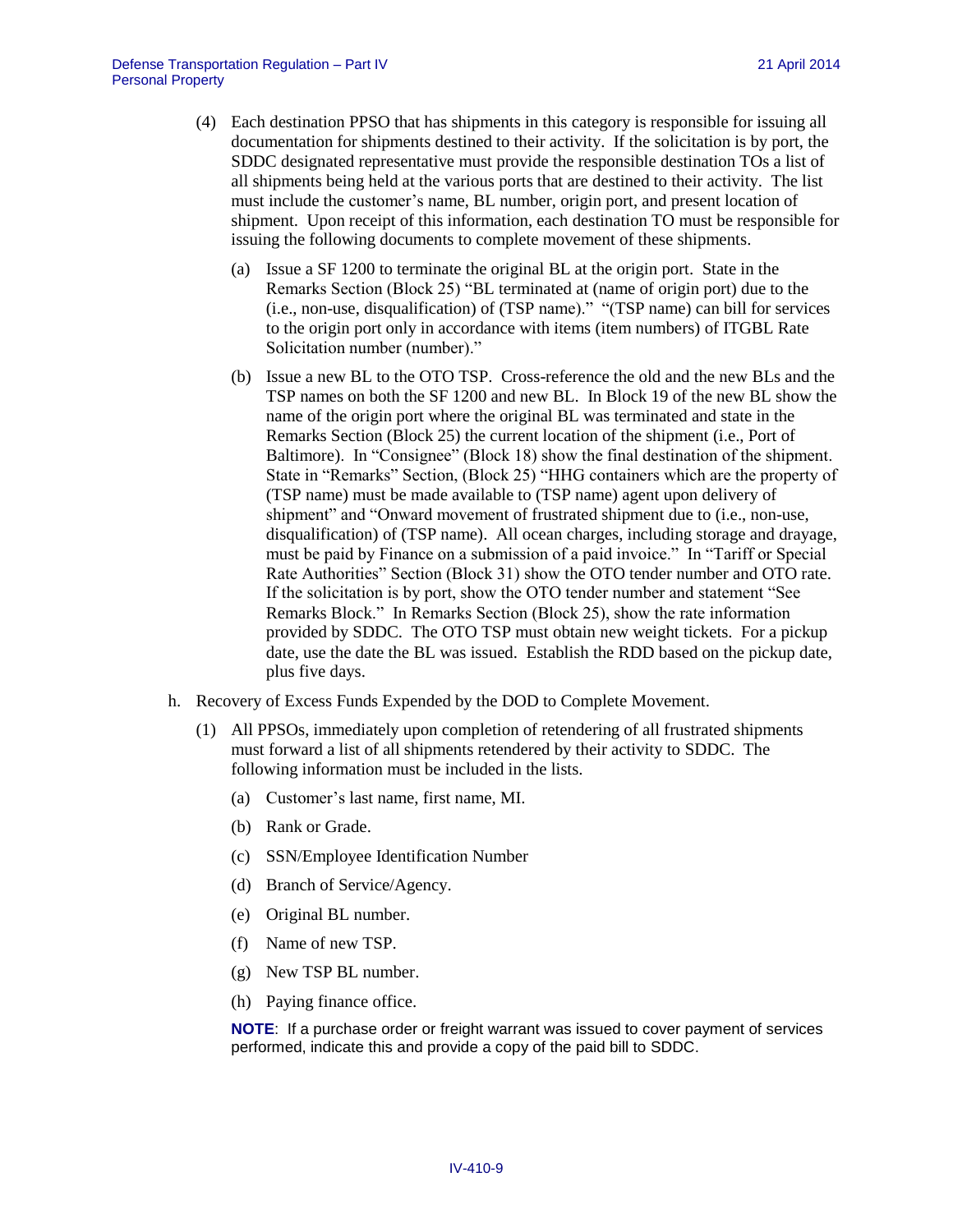- (2) SDDC must consolidate all data for their use in the audit of these shipments for recovery of excess funds expended by the DOD to complete movement of the shipments.
- (3) SDDC must provide the results of the recovery actions to the Services involved.

#### **D. EMERGENCIES INVOLVING SHIPMENTS IN NTS (CONUS)**

- 1. Purpose and Scope. This paragraph prescribes procedures and provides guidance for the notification to SDDC, of any incident at a commercial storage facility that affects, or is likely to affect, the storage of personal property. It applies to any incident (such as flood, fire, and unlawful entry) that causes, or is likely to cause, loss or damage to stored personal property. It also applies to bankruptcy proceedings or any adverse actions against or by a storage provider that impedes or prevents the removal of goods from storage or result in loss or damage to stored personal property.
- 2. Actions to Be Taken by the PPSO.
	- a. Upon becoming aware of an incident or situation that is causing, or is likely to cause, loss, damage, or frustration of personal property shipments in storage, the PPSO must immediately notify the responsible SDDC RSMO or theater SDDC office. Incidents or situations to be reported include, but are not limited to, the following:
		- (1) Natural disasters (such as floods, fires, and storms).
		- (2) Unlawful entries.
		- (3) Strikes, work stoppages, or embargoes.
		- (4) The seizure of a storage facility for failure to pay just debts.
		- (5) Closure of a storage facility in compliance with a court order.
		- (6) Action on the part of the storage providers creditors to file a bankruptcy petition.
		- (7) Failure on the part of the storage provider to fulfill all the terms and conditions of the TOS for storage of HHG and related services (Appendix J).
- 3. SDDC Notification Furnished to USTRANSCOM and the DOD/USCG Components. To inform the DOD of unusual circumstances that may result in the filing of a large number of claims for loss or damage to stored personal property shipments, the CDR, SDDC, must provide each DOD component claims office a copy of the RSMO or theater SDDC offices final report.

#### <span id="page-9-0"></span>**E. MOLD PREVENTION AND REMEDIATION**

The TSP may be liable for additional damage that results from its failure to take reasonable steps to mitigate the extent of the loss. For example, if a shipment is damaged by water, the TSP, as soon as practical, should attempt to clean and dry the items, rather than allow further damage (e.g., rust, warping, or mildew), to develop from prolonged exposure to dampness. The PPSO/PPPO may direct the TSP to undertake specific mitigation work, or may authorize payment for mitigation work, subject to later determination of whether the government or the TSP is liable for the cost. The cost of any such mitigation efforts not paid for by the government is deducted from the TSP's maximum liability.

a. Mold. Shipments that develop mold in-transit present special problems. When containers show signs of contamination, for example water saturation or mold growth on the exterior, the TSP is required to contact the responsible PPSO by phone and via written notification (e-mail preferred with Delivery and Read Receipt as proof of notification). The responsible PPSO will make arrangements with the closest PPSO/PPPO for a QA inspector to be present at an agreed upon location within two business days to be present when the seals are broken and the containers are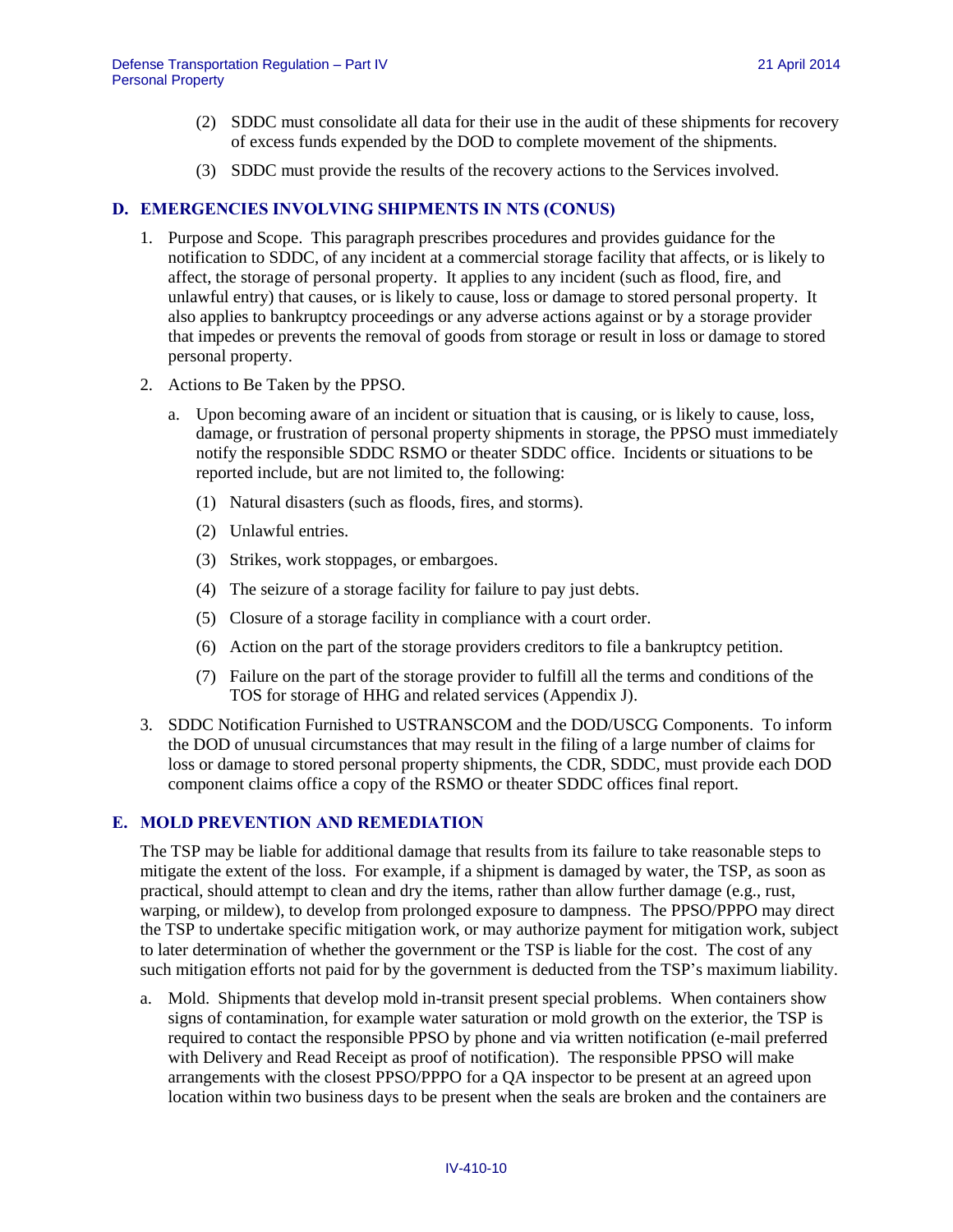inspected for mold. If the PPSO/PPPO is unable to provide a QA inspector, contact SDDC at [usarmy.scott.sddc.mbx.pp-perf@mail.mil.](mailto:usarmy.scott.sddc.mbx.pp-perf@mail.mil) If there is no evidence of mold, the containers will be resealed and shipment will continue in-transit to destination. If mold is discovered, the TSP will notify the customer and the inspecting PPSO/PPPO will notify the servicing MCO and the destination PPSO (when applicable) with the findings. The TSP in possession at the time the mold is discovered is responsible for arranging mitigation.

- b. Payment in lieu of remediation. Prior to undertaking any remediation work, the TSP procures the services of a qualified mold remediation firm, if reasonably available at the destination location, unless otherwise directed by the MCO or the PPSO/PPPO. The mold remediation firm will make a preliminary assessment of any mold damage and the TSP is required to provide a copy of any estimates to the PPSO, MCO, and customer. The MCO will determine whether circumstances warrant disposal of the contaminated shipment without attempting remediation after consultation with the TSP, mold remediation firm, PPSO/PPPO, and customer. If the MCO determines that remediation is appropriate and reasonable under the circumstances, and the customer refuses delivery, the customer will be advised that the TSP is only liable for the lesser of the remediation cost or full replacement cost.
- c. Items Suitable for Cleaning or Remediation. Whether mold contaminated items are suitable for cleaning or remediation depends upon several factors including, but not limited to, the extent of the contamination on a particular item, the nature of the material contaminated, limiting future contamination, and the cost of remediation in relation to the value of the item. If items are still wet, measures are normally taken to dry all items suitable for cleaning or remediation. The TSP will identify items that are suitable for cleaning or other remediation and items that are not suitable for cleaning or remediation. The TSP is required to notify the QA inspector and customer of the date/time/location prior to beginning the remediation process.
- d. Items Not Suitable for Cleaning or Remediation. When it is determined that contaminated items are not suitable for cleaning or remediation, the TSP will notify the customer. The TSP is not required to transport contaiminated items not suitable for cleaning or remediation. The TSP will offer the customer an opportunity to inspect the shipment and remove items of sentimental or special value at the owner's discretion. Before removal of any items, the customer will be advised that the TSP may require the customer to release them from personal injury liability for exposure to mold.
- e. Delivery of remediated items. Items that have been remediated will normally be delivered to the customer as soon as practical after remediation is complete. Before delivery, TSP's will notify the customer and PPSO/PPPO that the items have been remediated, are ready for delivery, and provide a reasonable opportunity to inspect the remediated items before delivery begins.
- f. Customer inspects remediated items. If the customer inspects and accepts all remediated items, the goods will be delivered as soon as practical. If the customer does not accept the remediation on any item the TSP will normally accept a claim for compensation at FRV. If the TSP disagrees with the customer on any item, the TSP will contact the destination PPSO of the conflict. The PPSO/PPPO will contact the servicing MCO who will make the determination on the disposition of the remediated items Each Service MCO can be found at [http://www.move.mil/dod/claims\\_css/dod\\_claims.cfm.](http://www.move.mil/dod/claims_css/dod_claims.cfm)
- g. Customer does not inspect remediated items. Some customers may decline to inspect or decline to respond to the notification to inspect remediated. When known, the customer should advise the TSP before delivery transportation begins that they will not accept the delivery. If the customer refuses delivery of remediated items after delivery of those items begins, the TSP will be instructed to transport those items to an DOD approved storage facility at the TSP's discretion. In either case, the TSP will notify the destination PPSO of the situation and await further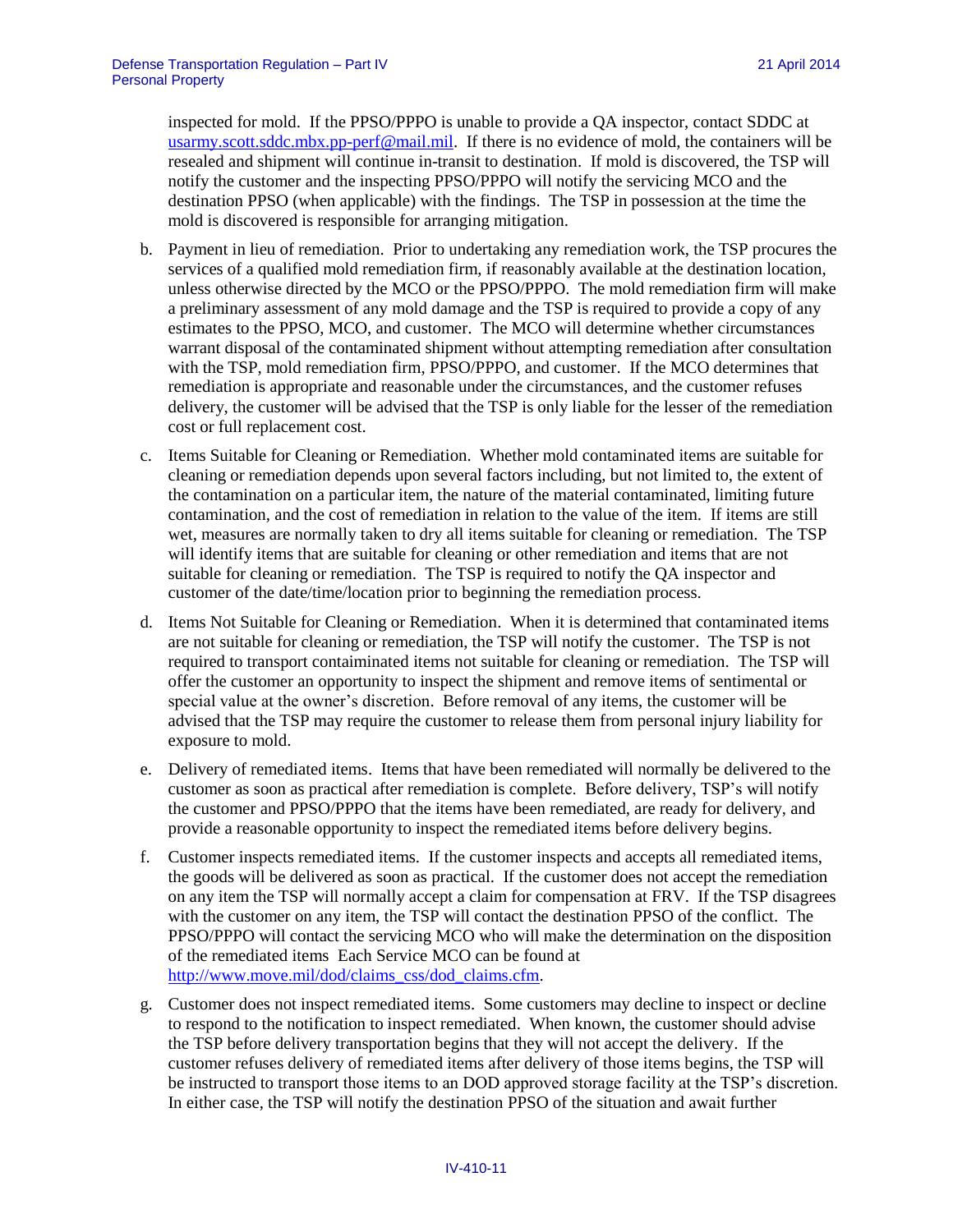direction. The PPSO/PPPO will contact the servicing MCO whom determines disposition of the remediated items in question.

- h. Accessorial Services payments for mold contamination. Costs associated with mold remediation are normally at the expense of the TSP, however, accessorial service payments may be authorized under limited circumstances. Accessorial services for mold mitigation will normally be authorized when the mitigating TSP is not liable for the damage. The MCO will determine liability. Other factors that may warrant accessorial service payments include, but are not necessarily limited to, the number and size of contaminated shipments, the extent of contamination, and the availability of mitigation/ remediation services at the location. Types of accessorial services that may be authorized for mold mitigation/remediation include, but are not necessarily limited to repacking, container costs, mold remediation firm services, estimate fees, drayage, TSP remediation costs, refused delivery charges, and disposal. Destination PPSO/PPPO will approve accessorial service payments to TSPs for the cost of government ordered testing or inspection or other charges occasioned by such orders when no outward indication of mold is present on the shipping container(s) and no mold is found in the container(s).
- i. Code J, Code T and Code 5 mold contaminated shipments and shipments where the TSP is relieved from liability. When notified of the presence of mold, the destination PPSO/PPPO will approve accessorial service payments to TSPs for mold remediation on Code 5, Code J, and Code T shipments regardless of liability, and on shipments where the TSP has been relieved of liability, up to the TSP's maximum liability for that shipment. If the TSP is determined to be liable for the damages in a Code 5, Code J, and Code T shipment, the MCO will recover the payment either through voluntary refund from the TSP, offset, or through the claims process.
- j. SIT during remediation. This service is normally at the expense of the TSP except for Code J, Code T, Code 5, or after a determination that the TSP is not liable.
- k. Disposal after payment in lieu of remediation. Destination PPSO/PPPO should approve accessorial service payments for TSP disposal of mold contaminated items when the TSP has made a payment to the member in lieu of remediation and the TSP has exceeded their maximum liability on the shipment.
- l. Disposal after refused delivery. Destination PPSO/PPPO may approve accessorial service payments to TSP's for refused delivery charges after remediation and disposal after remediation when the customer refuses delivery if the refusal was unreasonable under the circumstances and the TSP has exceeded their maximum liability on the shipment. The servicing MCO will determine the reasonableness of a customer's refusal of delivery.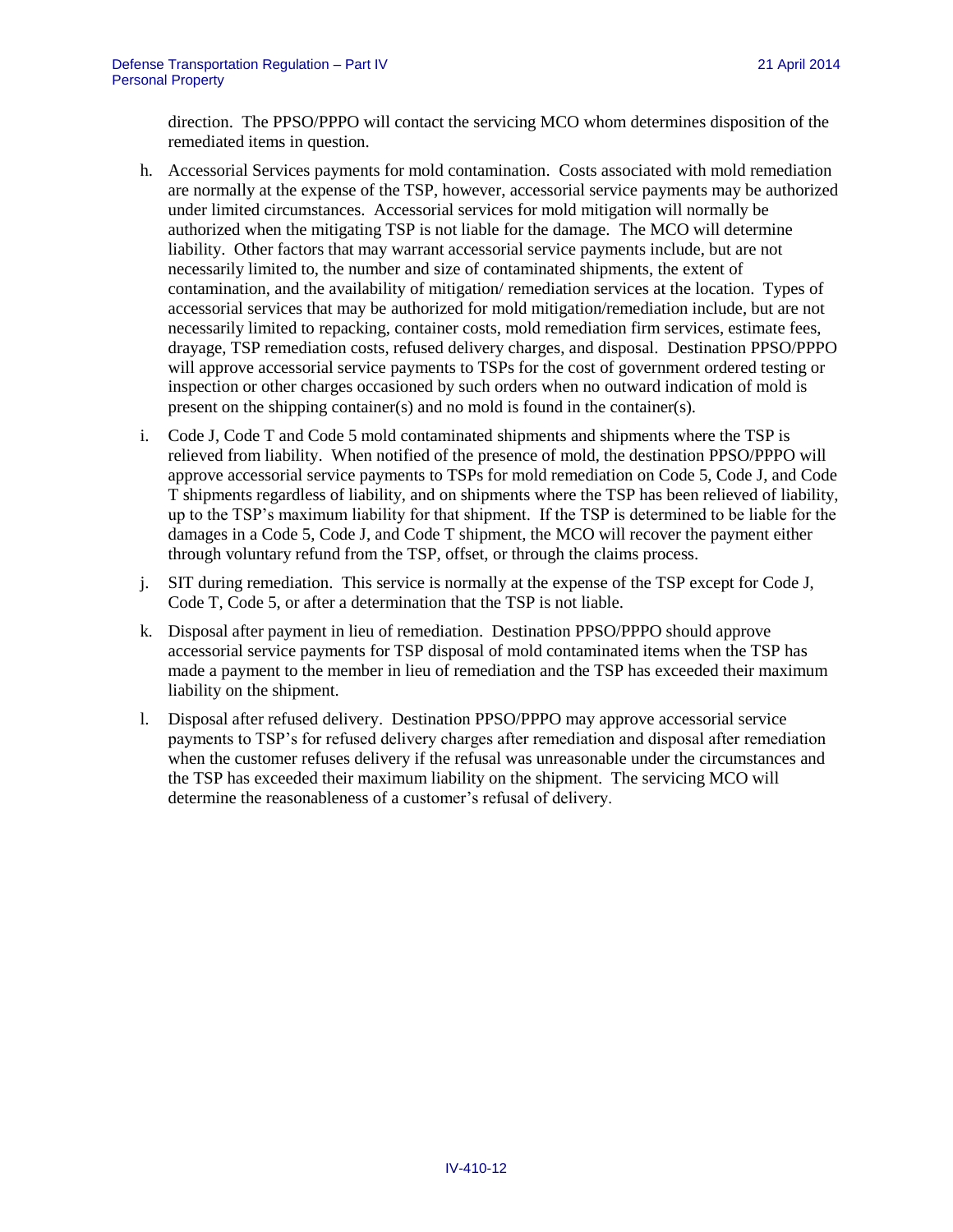| <b>GOVERNMENT BILL OF LADING CORRECTION NOTICE</b>                                   | DATE NOTICE PREPARED   |                                                                                                                                                                                       |  |  |  |  |
|--------------------------------------------------------------------------------------|------------------------|---------------------------------------------------------------------------------------------------------------------------------------------------------------------------------------|--|--|--|--|
|                                                                                      |                        |                                                                                                                                                                                       |  |  |  |  |
| 1. GBL NUMBER                                                                        | 2. DATE GBL WAS ISSUED | 3. TOTAL WEIGHT SHOWN ON GBL                                                                                                                                                          |  |  |  |  |
| 4. ORIGIN (As shown in "Origin" block on GBL.)                                       |                        | 5. DESTINATION (As shown in "Destination" block on GBL.)                                                                                                                              |  |  |  |  |
| 6. ROUTE (Complete routing shown on GBL)                                             |                        | 7. ISSUING OFFICE (As shown on GBL under "For use of Issuing Office.")                                                                                                                |  |  |  |  |
| 8. TO: (Name and address of carrier/activity to which directed, including ZIP Code.) |                        | 9. Complete Items 9a, b, and c only<br>when correction is made after<br>transportation charges have been<br>paid.<br>a. D.O. VOUCHER NUMBER<br>b. D.O. VOUCHER DATE<br>c. D.O. SYMBOL |  |  |  |  |

 $10.$  FROM:

| 11. BILL OF LADING NOW READS (Show the information as it reads prior to<br>correction.)                                           | 12. CORRECT BILL OF LADING TO READ (Show how the corrected information<br>should read.) |
|-----------------------------------------------------------------------------------------------------------------------------------|-----------------------------------------------------------------------------------------|
|                                                                                                                                   |                                                                                         |
|                                                                                                                                   |                                                                                         |
|                                                                                                                                   |                                                                                         |
|                                                                                                                                   |                                                                                         |
|                                                                                                                                   |                                                                                         |
|                                                                                                                                   |                                                                                         |
|                                                                                                                                   |                                                                                         |
|                                                                                                                                   |                                                                                         |
| 13. AUTHORITY FOR CORRECTION (Tariff and item numbers; classification and item number; or other authority for making the change.) |                                                                                         |
|                                                                                                                                   |                                                                                         |

14. REMARKS (Pertinent information not otherwise provided on the form. If more space is required, use reverse side of this form.)

| 15. INFORMATION COPY TO (Name and address, including ZIP Code.) | 16. SIGNATURE AND TITLE OF INITIATING OFFICIAL                                                                                   |
|-----------------------------------------------------------------|----------------------------------------------------------------------------------------------------------------------------------|
|                                                                 | 17. CARRIER REPRESENTATIVE'S SIGNATURE (Require when notice is initiated by<br>shipper and transportation charges are affected.) |
| NSN 7540-01-140-5524                                            | STANDARD FORM 1200 (8-82)<br>Prescribed by GSA, FPMR (41 CFR) 101-41.3                                                           |

## <span id="page-12-0"></span>**Figure 410-1. SF 1200, Government Bill of Lading Correction Notice**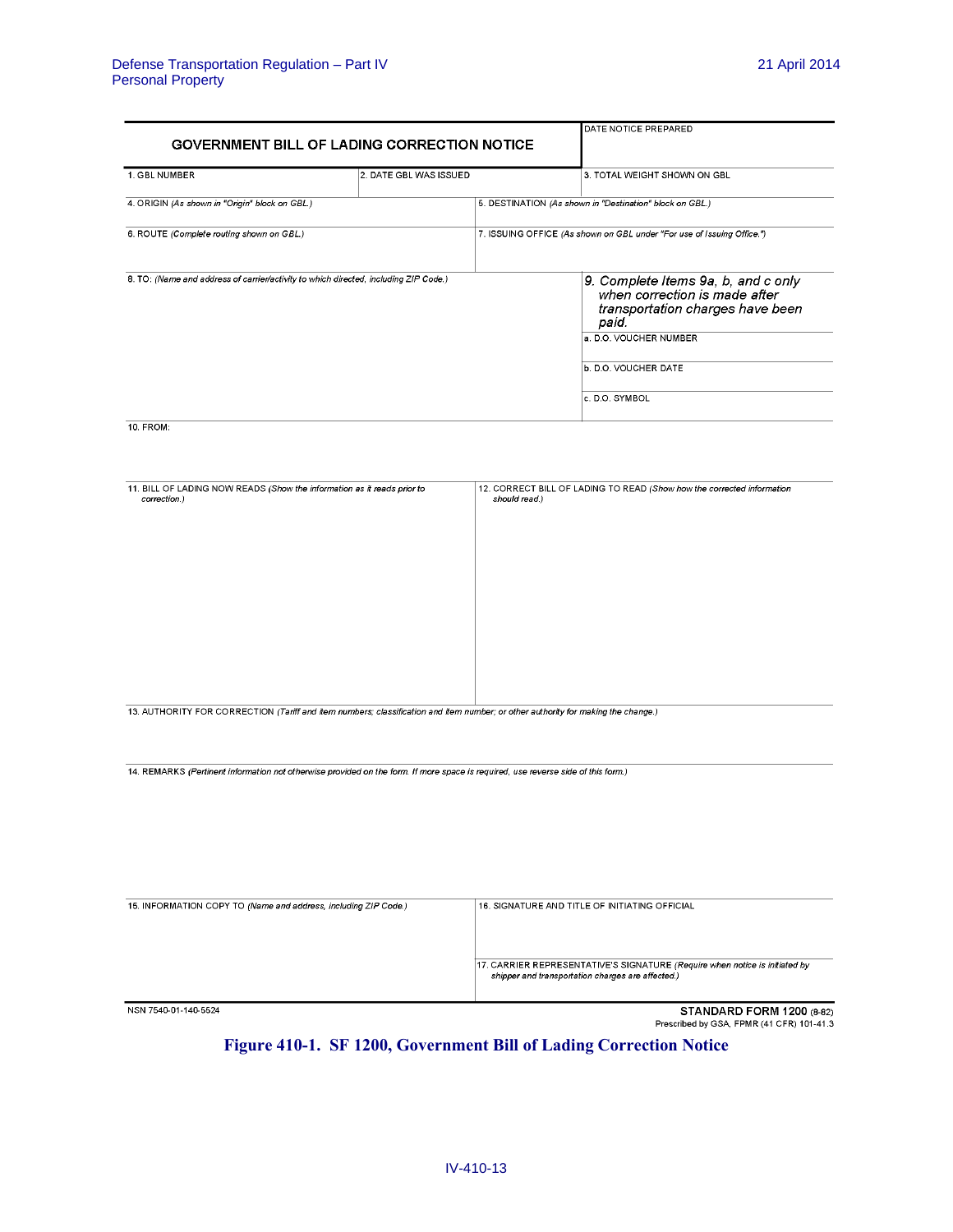| <b>APPLICATION FOR SHIPMENT AND/OR</b><br>STORAGE OF PERSONAL PROPERTY<br>(Read Privacy Act Statement on back before completing form.)                                                                    |                  |                                          |                      |                       | 1. DATE PREPARED (YYYYMMDD)<br>2. SHIPMENT NUMBER                                                                               |                                                  |                                                 |                                                                     |  |  |  |
|-----------------------------------------------------------------------------------------------------------------------------------------------------------------------------------------------------------|------------------|------------------------------------------|----------------------|-----------------------|---------------------------------------------------------------------------------------------------------------------------------|--------------------------------------------------|-------------------------------------------------|---------------------------------------------------------------------|--|--|--|
| 3. NAME OF PREPARING OFFICE                                                                                                                                                                               |                  |                                          |                      |                       | 4. TO (Responsible Origin Personal Property Shipping Office)                                                                    |                                                  |                                                 |                                                                     |  |  |  |
|                                                                                                                                                                                                           |                  |                                          |                      |                       | a. NAME                                                                                                                         |                                                  |                                                 |                                                                     |  |  |  |
| 5. NAME OF DESTINATION PERSONAL PROPERTY SHIPPING OFFICE                                                                                                                                                  |                  |                                          |                      |                       | b. ADDRESS (Street, Suite Number, City, State, ZIP Code)                                                                        |                                                  |                                                 |                                                                     |  |  |  |
| 6. MEMBER OR EMPLOYEE INFORMATION                                                                                                                                                                         |                  |                                          |                      |                       |                                                                                                                                 |                                                  |                                                 |                                                                     |  |  |  |
| <b>NAME</b> (Last, First, Middle Initial)                                                                                                                                                                 |                  |                                          | <b>b. RANK/GRADE</b> |                       | c. SSN<br>d. AGENCY                                                                                                             |                                                  |                                                 |                                                                     |  |  |  |
| 7. REQUEST ACTION BE TAKEN TO TRANSPORT OR STORE THE FOLLOWING:                                                                                                                                           |                  |                                          |                      |                       |                                                                                                                                 |                                                  |                                                 |                                                                     |  |  |  |
| HOUSEHOLD GOODS/UNACCOMPANIED BAGGAGE/ITEMS/NO. OF CONTAINERS (Enter quantity estimate)                                                                                                                   |                  |                                          |                      |                       |                                                                                                                                 |                                                  |                                                 |                                                                     |  |  |  |
| (1) POUNDS                                                                                                                                                                                                |                  | (PBP&E) (Enter "NONE" if not applicable) |                      |                       | (2) POUNDS OF PROFESSIONAL BOOKS, PAPERS, AND EQUIPMENT<br>(3) EXPENSIVE AND VALUABLE ITEMS (Number of<br>cartons)              |                                                  |                                                 |                                                                     |  |  |  |
| b. MOBILE HOME INFORMATION (Enter dimensions in feet and inches)                                                                                                                                          |                  |                                          |                      |                       |                                                                                                                                 |                                                  |                                                 |                                                                     |  |  |  |
| (1) SERIAL NUMBER                                                                                                                                                                                         | (2) LENGTH       |                                          | (3) WIDTH            |                       | (4) HEIGHT                                                                                                                      | (5) TYPE EXPANDO (Describe)                      |                                                 |                                                                     |  |  |  |
| c. MOBILE HOME SERVICES REQUESTED (X as applicable)<br><b>CONTENTS PACKED</b>                                                                                                                             |                  | MOBILE HOME BLOCKED                      |                      |                       | MOBILE HOME UNBLOCKED                                                                                                           | STORED AT ORIGIN<br><b>STORED AT DESTINATION</b> |                                                 |                                                                     |  |  |  |
| 8. THIS SHIPMENT/STORAGE IS REQUIRED INCIDENT TO THE FOLLOWING CHANGE OF STATION ORDERS:                                                                                                                  |                  |                                          |                      |                       |                                                                                                                                 |                                                  |                                                 |                                                                     |  |  |  |
| TYPE ORDERS (X one)<br>a.<br>PERMANENT                                                                                                                                                                    | <b>TEMPORARY</b> |                                          | <b>b. ISSUED BY</b>  |                       |                                                                                                                                 |                                                  | c. NEW DUTY ASSIGNMENT                          |                                                                     |  |  |  |
| d. DATE OF ORDERS (YYYYMMDD)                                                                                                                                                                              |                  | e. ORDERS NUMBER                         |                      |                       | f. PARAGRAPH NO.                                                                                                                |                                                  | g. IN TRANSIT TELEPHONE NO. (Include Area Code) |                                                                     |  |  |  |
| h. IN TRANSIT ADDRESS (Street, Apartment Number, City, State, ZIP Code)                                                                                                                                   |                  |                                          |                      |                       |                                                                                                                                 |                                                  |                                                 |                                                                     |  |  |  |
| 9. PICKUP (ORIGIN) INFORMATION                                                                                                                                                                            |                  |                                          |                      |                       | <b>10. DESTINATION INFORMATION</b>                                                                                              |                                                  |                                                 |                                                                     |  |  |  |
| a. ADDRESS (Street, Apartment Number, City, County, State, ZIP Code)<br>(If a mobile home park, include mobile home court name)                                                                           |                  |                                          |                      |                       | a. ADDRESS (Street, Apartment Number, City, County, State, ZIP Code)<br>(If a mobile home park, include mobile home court name) |                                                  |                                                 |                                                                     |  |  |  |
| b. TELEPHONE NUMBER (Include Area Code)                                                                                                                                                                   |                  |                                          |                      |                       | <b>b. AGENT DESIGNATED TO RECEIVE PROPERTY</b>                                                                                  |                                                  |                                                 |                                                                     |  |  |  |
| 11. EXTRA PICKUP/DELIVERY ADDRESS (If applicable)                                                                                                                                                         |                  |                                          |                      |                       | 12. SCHEDULED DATE FOR (YYYYMMDD)                                                                                               |                                                  |                                                 |                                                                     |  |  |  |
|                                                                                                                                                                                                           |                  |                                          |                      |                       | a. PACK                                                                                                                         |                                                  | b. PICKUP                                       | c. DELIVERY                                                         |  |  |  |
| <b>13. REMARKS</b><br>14. I CERTIFY THAT NO OTHER SHIPMENTS AND/OR NONTEMPORARY STORAGE HAVE BEEN MADE UNDER THESE ORDERS EXCEPT AS                                                                       |                  |                                          |                      |                       |                                                                                                                                 |                                                  |                                                 |                                                                     |  |  |  |
| INDICATED BELOW (If none, indicate "NONE.")<br>a. FROM                                                                                                                                                    |                  |                                          |                      |                       | b. TO                                                                                                                           |                                                  | c. NET POUNDS<br>(Actual or estimated)          | d. POUNDS OF PBP&E<br>(Actual or estimated)                         |  |  |  |
|                                                                                                                                                                                                           |                  |                                          |                      |                       |                                                                                                                                 |                                                  |                                                 |                                                                     |  |  |  |
|                                                                                                                                                                                                           |                  |                                          |                      |                       |                                                                                                                                 |                                                  |                                                 |                                                                     |  |  |  |
| 15. CERTIFICATION OF SHIPMENT RESPONSIBILITIES/STORAGE CONDITIONS<br>I certify that I have read and understand my shipping responsibilities and storage conditions printed on the back side of this form. |                  |                                          |                      |                       |                                                                                                                                 |                                                  |                                                 |                                                                     |  |  |  |
| a. SIGNATURE OF MEMBER/EMPLOYEE                                                                                                                                                                           |                  |                                          |                      | <b>b. DATE SIGNED</b> |                                                                                                                                 |                                                  |                                                 | c. ADDRESS OF CONTRACTOR (Street, Suite No., City, State, ZIP Code) |  |  |  |
| d. NAME OF CONTRACTOR (Origin DPM or non-temporary storage)                                                                                                                                               |                  |                                          |                      |                       |                                                                                                                                 |                                                  |                                                 |                                                                     |  |  |  |
| 16. CERTIFICATE IN LIEU OF SIGNATURE ON THIS FORM IS REQUIRED WHEN REGULATIONS SO AUTHORIZE. Property is baggage,                                                                                         |                  |                                          |                      |                       |                                                                                                                                 |                                                  |                                                 |                                                                     |  |  |  |
| household goods, mobile home, and/or professional books, papers and equipment authorized to be shipped at government expense.<br>a. REASON FOR NONAVAILABILITY OF SIGNATURE                               |                  |                                          |                      |                       | b. CERTIFIED BY (Signature)                                                                                                     |                                                  |                                                 |                                                                     |  |  |  |
|                                                                                                                                                                                                           |                  |                                          |                      |                       | c. TITLE                                                                                                                        |                                                  |                                                 |                                                                     |  |  |  |
| DD FORM 1299, SEP 1998                                                                                                                                                                                    |                  |                                          |                      |                       | PREVIOUS EDITION IS OBSOLETE.                                                                                                   |                                                  |                                                 |                                                                     |  |  |  |

<span id="page-13-0"></span>**Figure 410-2. DD Form 1299. Application for Shipment and/or Storage of Personal Property**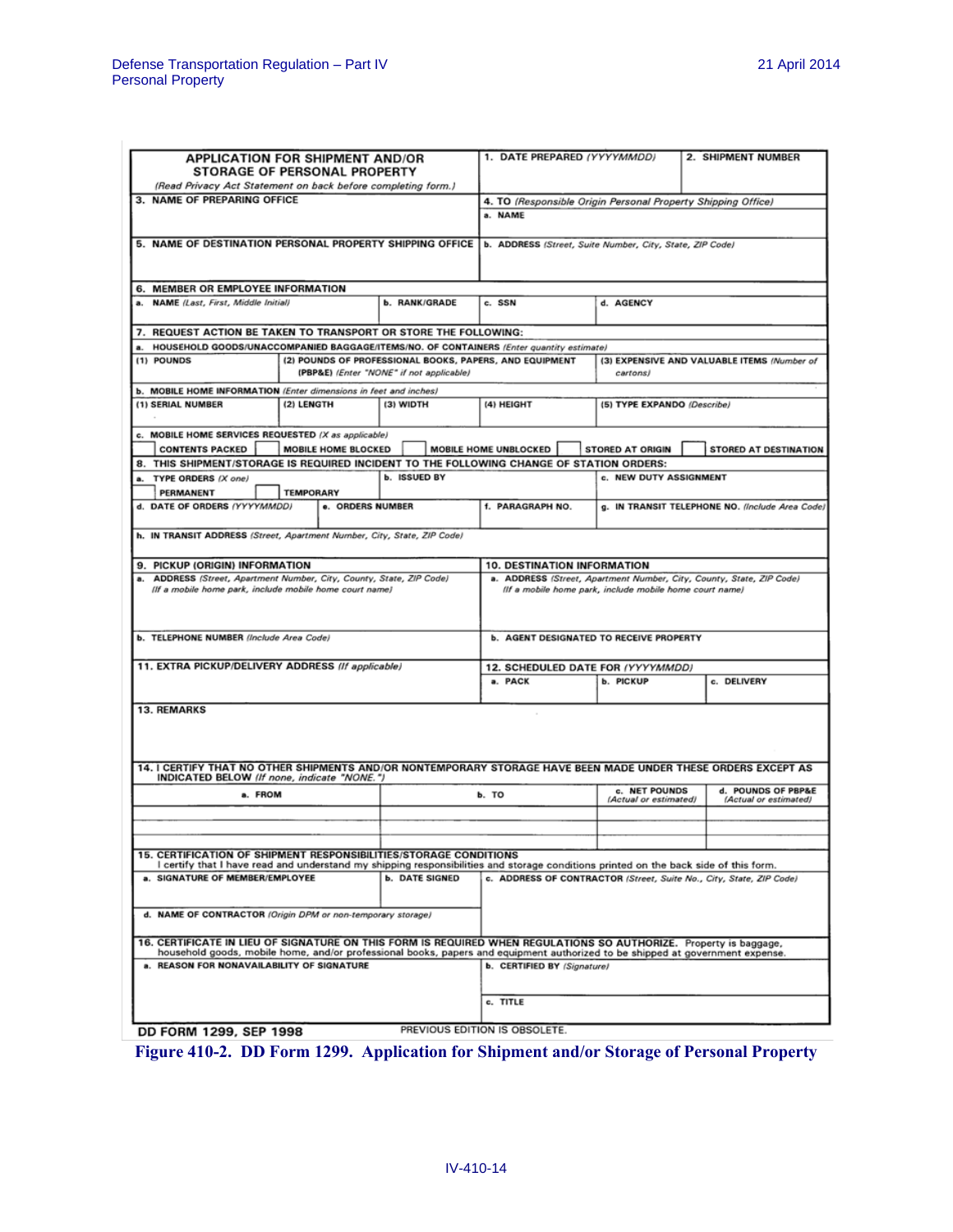|  |  | CONTAINS INFORMATION SUBJECT TO THE PRIVACY ACT OF 1974. AS AMENDED. |
|--|--|----------------------------------------------------------------------|
|  |  |                                                                      |

| This form is required only when accessorial services are chargeable to the Government. Carrier will enter complete information or<br>"None" in columns. "Unit Price" and "Charge" columns may be omitted when charges are itemized on the Standard Form 1113.                                                                                                                                        |                        |               |                                                |                                       |                                                                                      | STATEMENT OF ACCESSORIAL SERVICES PERFORMED                                 |     | CONTAINS INFORMATION SUBJECT TO THE PRIVACT ACT OF 1974, AS AMENDED |       |        | OMB No. 0702-0022<br>May 31, 2011 | OMB approval expires   |
|------------------------------------------------------------------------------------------------------------------------------------------------------------------------------------------------------------------------------------------------------------------------------------------------------------------------------------------------------------------------------------------------------|------------------------|---------------|------------------------------------------------|---------------------------------------|--------------------------------------------------------------------------------------|-----------------------------------------------------------------------------|-----|---------------------------------------------------------------------|-------|--------|-----------------------------------|------------------------|
| The public reporting burden for this collection of information is estimated to average 5 minutes per response, including the time for reviewing instructions, searching existing data sources, gathering<br>and maintaining the d<br>a collection of information if it does not display a currently valid OMB control number.<br>PLEASE DO NOT RETURN YOUR COMPLETED FORM TO THE ABOVE ORGANIZATION. |                        |               |                                                |                                       |                                                                                      |                                                                             |     |                                                                     |       |        |                                   |                        |
| 1. GOVERNMENT BILL OF LADING NUMBER                                                                                                                                                                                                                                                                                                                                                                  |                        |               | 2. DATE OF PICKUP AT ORIGIN                    |                                       |                                                                                      | 16. ACCESSORIAL SERVICES                                                    |     |                                                                     |       |        |                                   |                        |
|                                                                                                                                                                                                                                                                                                                                                                                                      |                        |               | (YYYYMMDD)                                     |                                       |                                                                                      |                                                                             |     | PACKING, PACK MATERIALS AND UNPACKING                               |       | NUMBER | UNIT PRICE                        | CHARGE                 |
| 3.a. NAME OF OWNER (Last, First, Middle Initial)                                                                                                                                                                                                                                                                                                                                                     |                        |               |                                                |                                       |                                                                                      |                                                                             | (1) |                                                                     |       | (2)    | (3)                               | (4)                    |
| b. SSN                                                                                                                                                                                                                                                                                                                                                                                               |                        |               | c. RANK OR GRADE                               |                                       |                                                                                      | a. DISH PACK                                                                |     |                                                                     |       |        |                                   |                        |
|                                                                                                                                                                                                                                                                                                                                                                                                      |                        |               |                                                |                                       |                                                                                      | b. CARTONS (Less than 3 cubic feet)                                         |     |                                                                     |       |        |                                   |                        |
| 4. ORIGIN OF SHIPMENT                                                                                                                                                                                                                                                                                                                                                                                |                        |               | 5. DESTINATION OF SHIPMENT                     |                                       |                                                                                      | c. CARTONS (3 cubic feet)                                                   |     |                                                                     |       |        |                                   |                        |
|                                                                                                                                                                                                                                                                                                                                                                                                      |                        |               |                                                |                                       |                                                                                      | d. CARTONS (4-1/2cubic feet)<br>e. CARTONS (8 cubic feet)                   |     |                                                                     |       |        |                                   |                        |
| 6.a. ORDERING ACTIVITY/INSTALLATION                                                                                                                                                                                                                                                                                                                                                                  |                        | b. LOCATION   |                                                |                                       |                                                                                      | f. CARTONS (8-1/2 cubic feet)                                               |     |                                                                     |       |        |                                   |                        |
| NAME                                                                                                                                                                                                                                                                                                                                                                                                 |                        |               |                                                |                                       |                                                                                      | g. WARDROBE (Not less than 10 cubic feet)                                   |     |                                                                     |       |        |                                   |                        |
|                                                                                                                                                                                                                                                                                                                                                                                                      |                        |               |                                                |                                       |                                                                                      | h. MATTRESS, CRIB                                                           |     |                                                                     |       |        |                                   |                        |
| 7.a. NAME OF CARRIER                                                                                                                                                                                                                                                                                                                                                                                 |                        |               | b. NAME OF AGENT (Last, First, Middle Initial) |                                       |                                                                                      | i. MATTRESS (Not exceeding $39" \times 75"$ )                               |     |                                                                     |       |        |                                   |                        |
|                                                                                                                                                                                                                                                                                                                                                                                                      |                        |               |                                                |                                       |                                                                                      | j. MATTRESS (Not exceeding $54" \times 75"$ )                               |     |                                                                     |       |        |                                   |                        |
| 8. SIGNATURE OF CARRIER'S REPRESENTATIVE                                                                                                                                                                                                                                                                                                                                                             |                        |               |                                                | 9. DATE                               |                                                                                      | k. MATTRESS $(39" \times 80")$                                              |     |                                                                     |       |        |                                   |                        |
|                                                                                                                                                                                                                                                                                                                                                                                                      |                        |               |                                                | (YYYYMMDD)                            |                                                                                      | I. MATTRESS (Exceeding 54" x 75")                                           |     |                                                                     |       |        |                                   |                        |
|                                                                                                                                                                                                                                                                                                                                                                                                      |                        |               |                                                |                                       |                                                                                      | m. TOTAL                                                                    |     |                                                                     |       |        |                                   |                        |
| 10. CARRIER'S SHIPMENT REFERENCE NO.                                                                                                                                                                                                                                                                                                                                                                 |                        |               |                                                | 11. AGENT OR DRIVER CODE              |                                                                                      | n. TOTAL SUBJECT MAX-PAK \$                                                 |     |                                                                     | /cwt) |        |                                   |                        |
|                                                                                                                                                                                                                                                                                                                                                                                                      |                        |               |                                                |                                       |                                                                                      | o. GRANDFATHER CLOCK CARTONS                                                |     |                                                                     |       |        |                                   |                        |
| 12. PROFESSIONAL BOOKS, PAPERS AND EQUIPMENT (PBP&E)                                                                                                                                                                                                                                                                                                                                                 |                        |               |                                                | LBS.                                  |                                                                                      |                                                                             |     | p. CORRUGATED CONTAINERS (Special constr.)                          |       |        |                                   |                        |
| INCLUDED IN SHIPMENT (If not included, write "None".)                                                                                                                                                                                                                                                                                                                                                |                        |               |                                                |                                       |                                                                                      |                                                                             |     | q. BOXES - WOODEN/CRATES (Not over 5 cu.ft.)                        |       |        |                                   |                        |
| 13. STORAGE-IN-TRANSIT (SIT)                                                                                                                                                                                                                                                                                                                                                                         |                        |               |                                                |                                       |                                                                                      | r. BOXES (Over 5 cu.ft./not over 8 cu.ft.)                                  |     |                                                                     |       |        |                                   |                        |
| a. STORED AT (1) CITY                                                                                                                                                                                                                                                                                                                                                                                | $(2)$ STATE            |               | b. SIT SERVICES PROVIDED AT (X ane)            |                                       |                                                                                      | s. BOXES (Over 8 cu.ft.) (Gross cu.ft.                                      |     |                                                                     | ł     |        |                                   |                        |
|                                                                                                                                                                                                                                                                                                                                                                                                      |                        | <b>ORIGIN</b> | <b>DESTINATION</b>                             | OTHER                                 |                                                                                      | t. CRATES (Cubic feet                                                       |     |                                                                     |       |        |                                   |                        |
| DATES (YYYYMMDD):                                                                                                                                                                                                                                                                                                                                                                                    |                        |               | f. NUMBER                                      | g. NET WEIGHT                         |                                                                                      | (Minimum charge:                                                            |     |                                                                     |       |        |                                   |                        |
| OF DAYS<br>d. ORDERED OUT   e. DELIVERED OUT<br>c. IN<br>h. REQUESTED DELIVERY   i. SHIPMENT ORDERED INTO AND OUT OF SIT ON DATES<br>INDICATED AND AUTHORIZED BY SIT CONTROL NO.                                                                                                                                                                                                                     |                        |               |                                                |                                       | u. CARTONS, DOUBLE WALL (PPP-B-1364) &<br>TRIPLE WALL (PPP-B-640) (Not over 4 cuft.) |                                                                             |     |                                                                     |       |        |                                   |                        |
|                                                                                                                                                                                                                                                                                                                                                                                                      |                        |               |                                                |                                       | v. CARTONS (Over 4 cu.ft/less than 7 cu.ft.)                                         |                                                                             |     |                                                                     |       |        |                                   |                        |
| DATE (YYYYMMDD)                                                                                                                                                                                                                                                                                                                                                                                      |                        |               |                                                |                                       |                                                                                      | w. CARTONS (7 cu.ft/less than 15 cu.ft.)                                    |     |                                                                     |       |        |                                   |                        |
| j. WAS STORAGE POINT FOR CARRIER'S CONVENIENCE $(X$ ane)                                                                                                                                                                                                                                                                                                                                             |                        |               |                                                | <b>YES</b><br><b>NO</b>               |                                                                                      | <b>x. TOTAL PACKING CHARGE</b>                                              |     |                                                                     |       |        |                                   |                        |
| 14. REWEIGH CERTIFICATION (If applicable)                                                                                                                                                                                                                                                                                                                                                            |                        | a. NUMBER     |                                                |                                       |                                                                                      | y. LABOR (Describe service in "Remarks")                                    |     |                                                                     |       |        |                                   |                        |
| <b>b. ORIGINAL GROSS</b>                                                                                                                                                                                                                                                                                                                                                                             |                        |               | c. REWEIGH GROSS                               |                                       |                                                                                      | (Enter number of man-hours)                                                 |     |                                                                     |       |        |                                   |                        |
| d. ORIGINAL TARE                                                                                                                                                                                                                                                                                                                                                                                     |                        |               | e. REWEIGH TARE                                |                                       |                                                                                      | $z.$ ( $X$ as applicable)                                                   |     | EXTRA DELIVERY                                                      |       |        |                                   |                        |
| f. ORIGINAL NET                                                                                                                                                                                                                                                                                                                                                                                      |                        |               | g. REWEIGH NET                                 |                                       |                                                                                      | <b>EXTRA PICKUP</b>                                                         |     | <b>AUXILIARY SERVICES</b>                                           |       |        |                                   |                        |
| 15. APPLIANCES SERVICED (Owner/Agent must initial each entry separately.)                                                                                                                                                                                                                                                                                                                            |                        |               |                                                |                                       |                                                                                      | aa. PIANO/ORGAN CARRY SERVICE                                               |     |                                                                     |       |        |                                   |                        |
| TYPE                                                                                                                                                                                                                                                                                                                                                                                                 |                        | b.            | MAKE/MODEL NO./MANUFACTURER                    | <b>OWNER/AGENT</b><br><b>INITIALS</b> |                                                                                      | bb. ELEVATOR/STAIR/EXCESS DISTANCE                                          |     |                                                                     |       |        |                                   |                        |
| а.                                                                                                                                                                                                                                                                                                                                                                                                   |                        |               |                                                | c.                                    |                                                                                      |                                                                             |     | cc. SERVICING APPLIANCES/OTHER ARTICLES                             |       |        |                                   |                        |
|                                                                                                                                                                                                                                                                                                                                                                                                      |                        |               |                                                |                                       |                                                                                      | (As itemized and initialed in Item 15)<br>dd. OTHER (Describe in "Remarks") |     |                                                                     |       |        |                                   |                        |
|                                                                                                                                                                                                                                                                                                                                                                                                      |                        |               |                                                |                                       |                                                                                      |                                                                             |     |                                                                     |       |        |                                   |                        |
|                                                                                                                                                                                                                                                                                                                                                                                                      |                        |               |                                                |                                       |                                                                                      |                                                                             |     | ee. TOTAL ACCESSORIAL SERVICE CHARGES                               |       |        |                                   |                        |
| 17. REMARKS                                                                                                                                                                                                                                                                                                                                                                                          |                        |               |                                                |                                       |                                                                                      |                                                                             |     |                                                                     |       |        |                                   |                        |
| 18. STATEMENT OF OWNER, MILITARY INSPECTOR/TRANSPORTATION OFFICER                                                                                                                                                                                                                                                                                                                                    |                        |               |                                                |                                       |                                                                                      |                                                                             |     |                                                                     |       |        |                                   |                        |
| a. MATERIALS WERE FURNISHED/ACCESSORIAL SERVICES WERE PERFORMED   b. SIGNATURE (Do not sign until Carrier has completed column 16(2).)<br><b>AT ORIGIN</b>                                                                                                                                                                                                                                           | <b>OTHER</b> (Explain) |               |                                                |                                       |                                                                                      |                                                                             |     |                                                                     |       |        | c. DATE SIGNED<br>(YYYYMMDD)      |                        |
| AT DESTINATION                                                                                                                                                                                                                                                                                                                                                                                       |                        |               |                                                |                                       |                                                                                      |                                                                             |     |                                                                     |       |        |                                   |                        |
| 19. TRANSPORTATION OFFICER CERTIFICATION. I CERTIFY THAT SHIPMENT SERVICES WERE ACCOMPLISHED AS SHOWN BELOW.                                                                                                                                                                                                                                                                                         |                        |               |                                                |                                       |                                                                                      |                                                                             |     |                                                                     |       |        |                                   |                        |
| a. SERVICES ACCOMPLISHED (X as applicable)                                                                                                                                                                                                                                                                                                                                                           |                        |               |                                                | (3) REWEIGH CERTIFICATION             |                                                                                      | (6) WAITING TIME                                                            |     |                                                                     |       |        | (9) OTHER (Specify)               |                        |
| (1) ACCESSORIAL SERVICES (Listed in Item 16)                                                                                                                                                                                                                                                                                                                                                         |                        |               |                                                | (4) THIRD PARTY SERVICES              |                                                                                      |                                                                             |     | (7) UNPACKING SERVICE (Baggage only)                                |       |        |                                   |                        |
| (2) STORAGE-IN-TRANSIT<br>b. SIGNATURE OF TRANSPORTATION OFFICER                                                                                                                                                                                                                                                                                                                                     |                        |               |                                                | (5) BULKY ARTICLE CHARGE              |                                                                                      | c. TITLE (Print or type)                                                    |     | (8) OVERTIME LOADING/UNLOADING CHARGE                               |       |        | d. DATE SIGNED<br>(YYYYMMDD)      |                        |
|                                                                                                                                                                                                                                                                                                                                                                                                      |                        |               |                                                |                                       |                                                                                      |                                                                             |     |                                                                     |       |        |                                   |                        |
| <b>DD FORM 619, MAY 2008</b>                                                                                                                                                                                                                                                                                                                                                                         |                        |               |                                                |                                       |                                                                                      | PREVIOUS EDITION MAY BE USED.                                               |     |                                                                     |       | Reset  |                                   | Adobe Professional 7.0 |

<span id="page-14-0"></span>**Figure 410-3. DD Form 619 – Statement of Accessorial Services Performed**